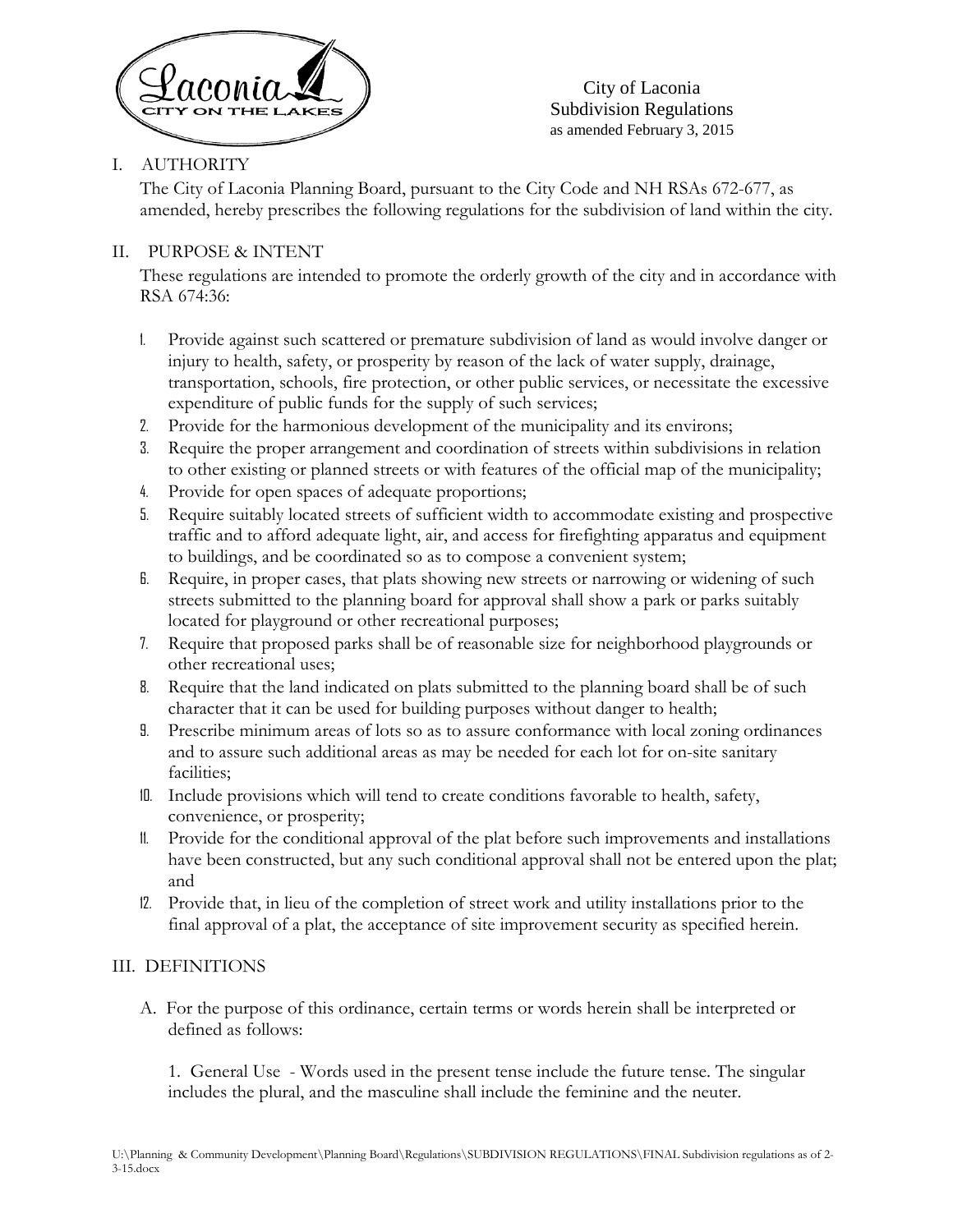The word "person" includes a corporation, partnership, firm as well as an individual.

The word "lot" includes the word "plot" or "parcel".

The word "building" includes the word "structure"; and a "building" or "structure" includes any part thereof.

The term "shall" is mandatory; "may" is conditional.

The word "used" or "occupied" as applied to any land or building shall be construed to include the words "intended, arranged or designed to be used or occupied".

- 2. For the definition of other terms or words refer to the City of Laconia Zoning Ordinance.
- 3. Specific Terms

Abutter means any person whose property is located in New Hampshire and adjoins or is directly across the street or stream from the land under consideration by the Planning Board. For purposes of receiving testimony only, and not for purposes of notification, the term abutter shall include any person who is able to demonstrate that his land will be directly affected by the proposal under consideration. For purposes of receipt of notification by the city for a Board hearing, in the case of an abutting property being under a condominium or other collective form of ownership, the term abutter means the officers of the collective or association, as defined in RSA 356-B:3, XXII.

Applicant - The owner or designated agent of the owner of land proposed to be developed who seeks Planning Board approval as specified in these regulations.

Approval means the recognition by the Planning Board, certified by written endorsement on the plan, that the plan meets the requirements of these regulations, granted at a duly called meeting of the Planning Board.

Board means the Planning Board of the City of Laconia, NH.

Conditional Use – A use permitted in a particular zoning district upon a finding by the Planning Board that such a use in a specified location will comply with all the conditions and standards for the location and operation of the use as specified by the Zoning Ordinance.

Conditional Use Permit – A permit issued by the Planning Board for a conditional use.

Development- Any man-made change to improved or unimproved real estate, including, but not limited to buildings or other structures, mining, dredging, filling, grading, paving, excavation or drilling operations.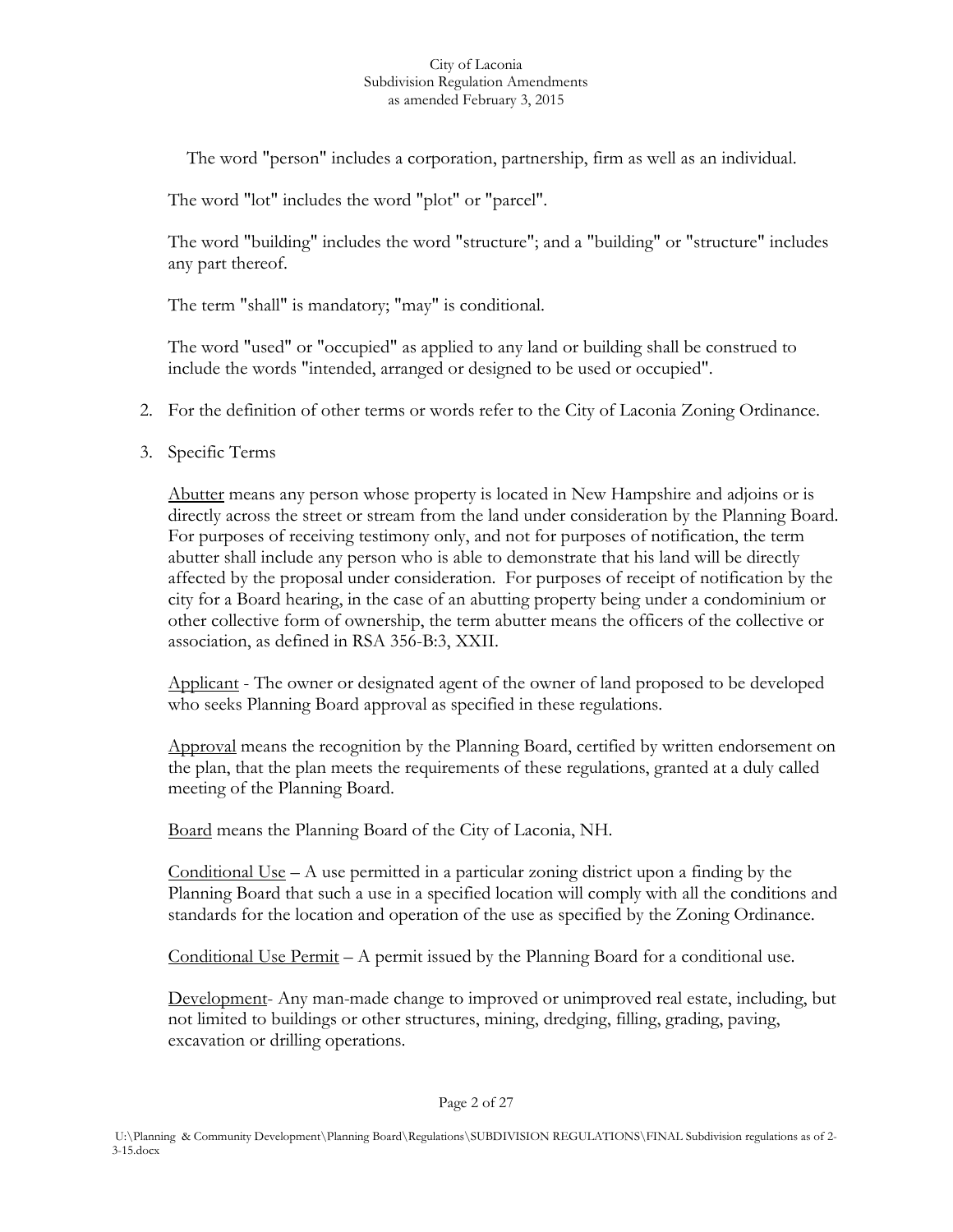Easement - Authorization by a property owner for the use by another, and for a specified purpose, of any designated part of his property.

Engineer means a duly registered professional civil engineer, as required by the NH licensing laws.

Floodplain - The land adjacent to a body of water which has been or may hereafter be covered by flood water, as delineated on the FEMA maps for the City of Laconia.

Land Surveyor A land surveyor properly licensed in the State of NH.

Master Plan - The Master Plan prepared by the City of Laconia Planning Board, pursuant to NH RSA 674 and the City Code as amended.

Off-Site - Any premises not located within the area of the property to be developed, whether or not in the same ownership of the applicant for development approval.

Re-subdivision shall mean a change in a plan of an approved or recorded subdivision or resubdivision of such change includes, but is not limited to the following: (1) Changing any street layout shown on such plan; (2) Affecting any area hereon reserved for public use; or (3) Diminishing the size of any lot shown thereon, if any of the lots have been conveyed after the approval of such map.

Right-of-Way shall mean a strip of land used for, or intended to be used for a street, road, crosswalk, water main, sanitary or storm sewer main, or for other special use including public use. The usage of the term "right-of-way" for subdivision plan purposes in these Regulations shall mean every right-of-way hereafter established and shown on a subdivision plan, is to be separate and distinct from the lots and distinct from the lots and parcels adjoining such right-of-way and not to be included within the dimensions or areas of such other lots or parcels.

Site Improvement Security means financial security in a form acceptable and approved by the City to secure improvements required as a condition of approval.

Street means relates to and includes street, avenue, boulevard, road, alley, highway or other way, including all the land between the sidelines of the layout or conveyance or dedication thereof, but shall not include driveways serving not more than two adjacent lots or Class VI and discontinued highways.

- (1) Major streets are those which connect centers of population and traffic generators within the City.
- (2) Collector streets are those which carry traffic from minor or residential streets to the major system of arterial streets and highways, including the principal streets of a residential development.

Page 3 of 27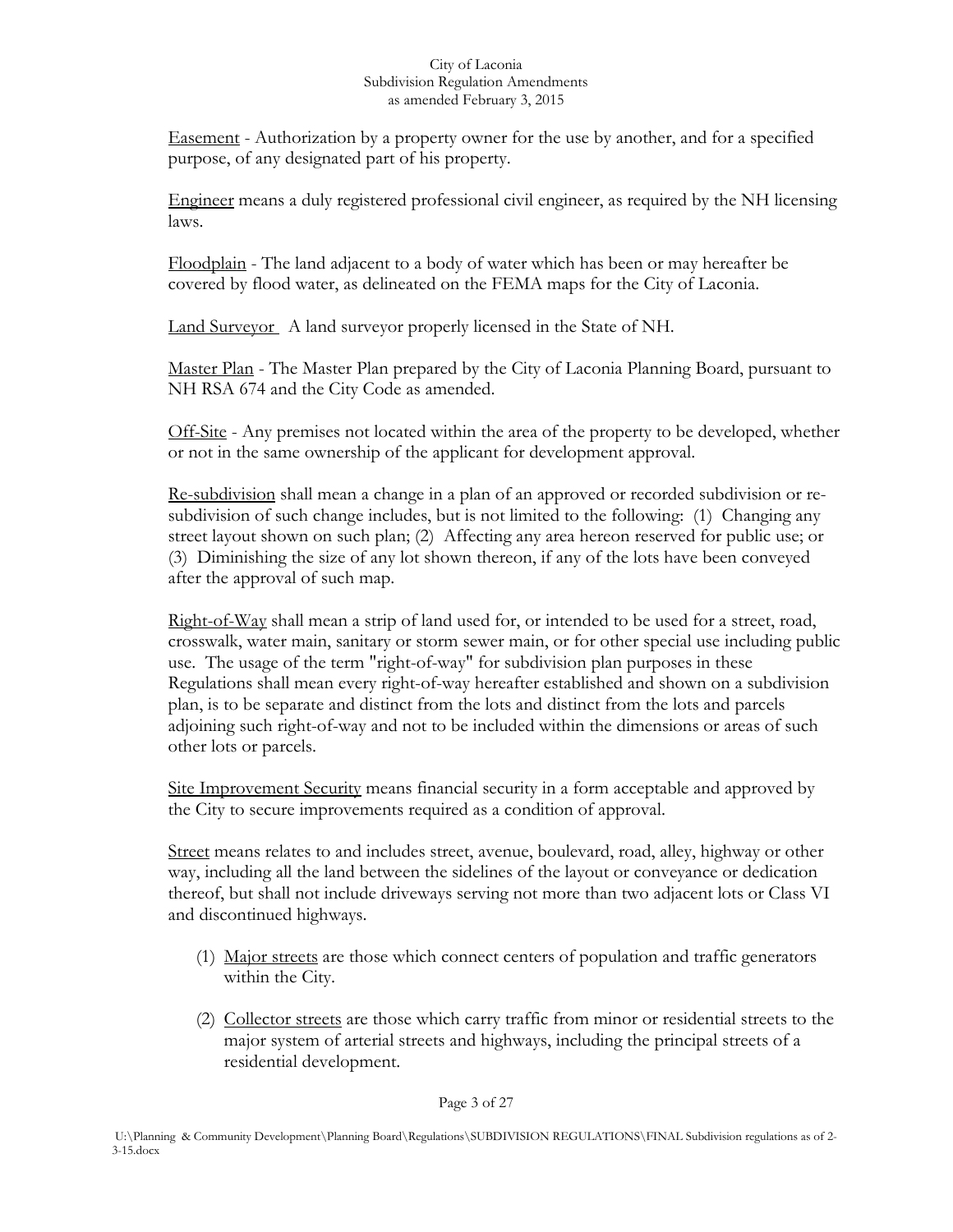- (3) Minor streets are those which are used primarily for access to the abutting residential properties.
- (4) Marginal access streets are minor streets which are parallel and adjacent to arterial streets and highway; and which provide access to abutting properties and protection from through traffic.

### IV. APPLICATION PROCEDURES

### 4.1 General Procedure

Whenever a subdivision is proposed and before any contract or offer for sale, conveyance, rent, condominium conveyance or lease of lots in the subdivision shall have been negotiated the property owner(s) shall apply for and receive approval of such subdivision by the Board.

### 4.2 Pre-application Review

Prior to the submission of a full application for Site Plan Review and Approval, the applicant may seek non-binding conceptual and design review consultation with the Planning Department and Planning Board, per the provisions of RSA 676:4 II.

Applicants interested in either form of pre-application review, outlined below, shall contact the Planning Department to schedule a meeting with staff to review the nature of the discussion and content of the materials to be reviewed. Staff will advise the applicant as to the appropriate application type, below.

- 1. Conceptual (Preliminary) Review shall be limited to discussion of existing features, existing conditions and concerns, and uses, and forms of development allowed by the Land Use Ordinances and regulations as to their potential appropriations for the site, along with consistency with expressed Master Plan objectives. Conceptual plans will require only filing of an application and letter or narrative requesting consultation and explaining the nature of the proposal.
- 2. Design Review shall consist of discussions, beyond the conceptual (use) level, based on sketch or plan views of the site showing approximate location of proposed structures and preservation areas on the ground. Sketches or plans may vary in accuracy, based upon information available at this preliminary stage, bearing in mind that the Board and Staff response to information presented is limited to the level of accuracy presented, and is therefore non-binding. The purpose of this stage of review is to identify key features of the site and proposal, such as areas deserving preservation, access points, interconnections with surrounding land and ways; and general organization of uses and structures on the property. Applicants for Design Review shall file an application, sketches or plans, an abutters list, and nominal fees to cover notification of abutters.

### 4.3 Staff Review

The applicant may submit preliminary information to the Planning Department in accordance with the annual schedule approved by the Board. Such information shall include, at a minimum,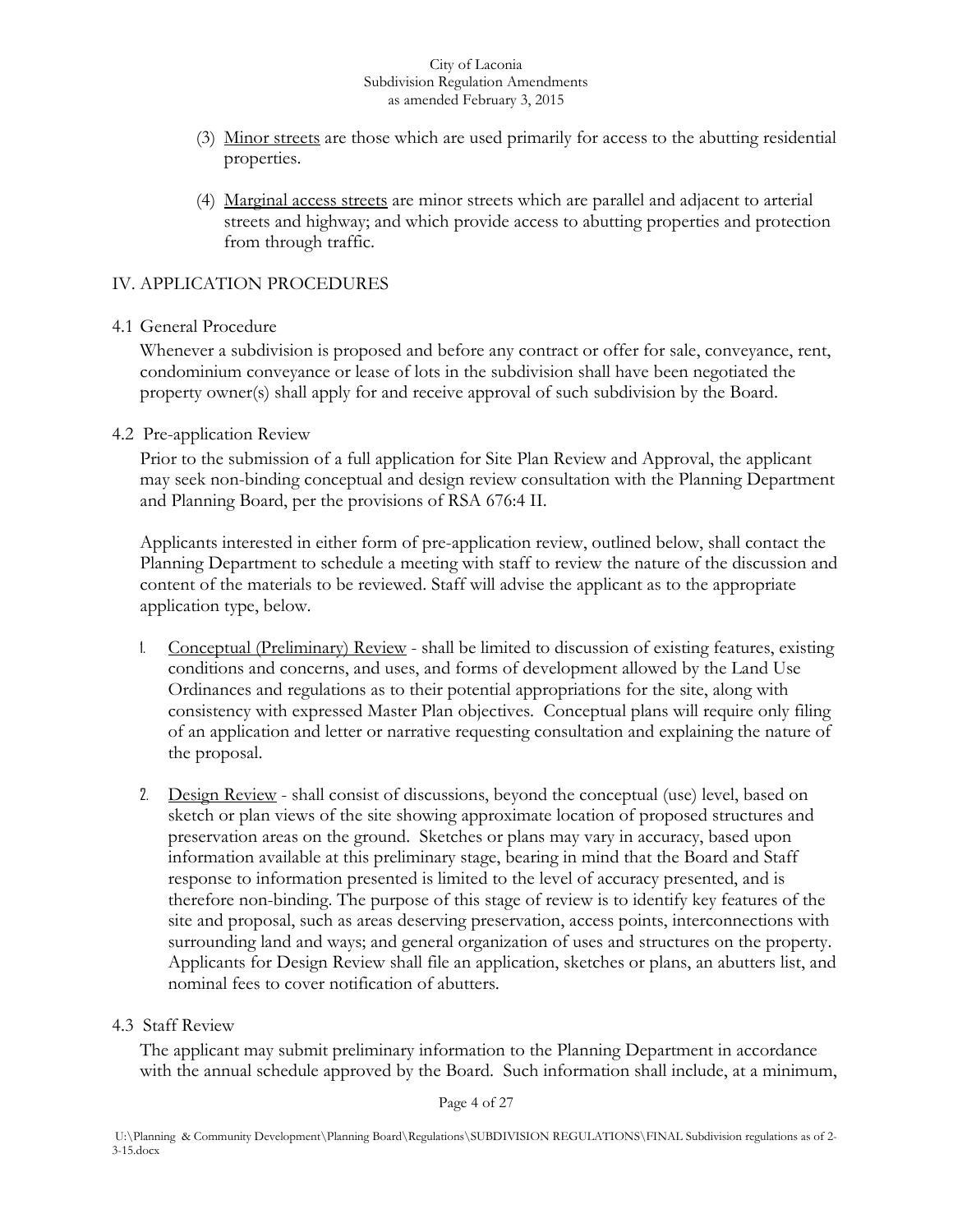eight sets of plans and a Pre-Application Information Form.

4.4 Formal Submission

The applicant shall submit a complete application with the appropriate fees, three sets of any studies or additional documentation, and eight sets of plans according to the annual schedule approved by the Board. All items on the subdivision checklist, Appendix A, shall be addressed in the application to be considered complete.

- One duplicate copy of the application and one copy of the full set of plans, cost estimate, drainage and watershed analysis shall be submitted to the Assistant Director of Public Works at Bisson Ave.
- One duplicate copy of the application and one full, folded set of architectural plans shall be submitted to the Fire Prevention Specialist at Central Street Fire Station.
- One duplicate copy of the application and a complete plan set shall be submitted to the following city Departments at the following locations:
	- $\Box$  Assessor 1st Floor, City Hall
	- Water Works Superintendent, Union Ave
	- Code Enforcement, Basement, City Hall
	- Conservation Commission, Planning Department, Basement, City Hall
- All items on the subdivision checklist, Appendix A, shall be addressed in the application to be considered complete.

Failure to be meet the prescribed deadlines will cause the application to be postponed until the next regularly scheduled meeting.

# 4.5 Site Inspection

The Board and city staff or their agents shall have the right to enter the property for purposes of reviewing the proposed improvements.

# 4.6 Board Action

- 1. Procedures The application will be submitted to the Board for acceptance and acted upon according to RSA 676:4 and the Board's Rules of Procedures.
- 2. Public Hearing Before considering or taking formal action upon an application the Board shall hold a public hearing as required by the provisions of RSA 676:4, as amended, to provide an opportunity for public testimony. Notice to the general public shall be given by posting the hearing in a minimum of two public places at least ten days prior to the hearing, not counting the day of posting and the day of the hearing. At the same time, notification to abutters, applicant, and other parties, shall be given by certified mail.
- Page 5 of 27 3. Abutter Notification - It shall be the responsibility of the applicant when the application has ten (10) or more abutters to address all envelopes to abutters with adequate postage affixed.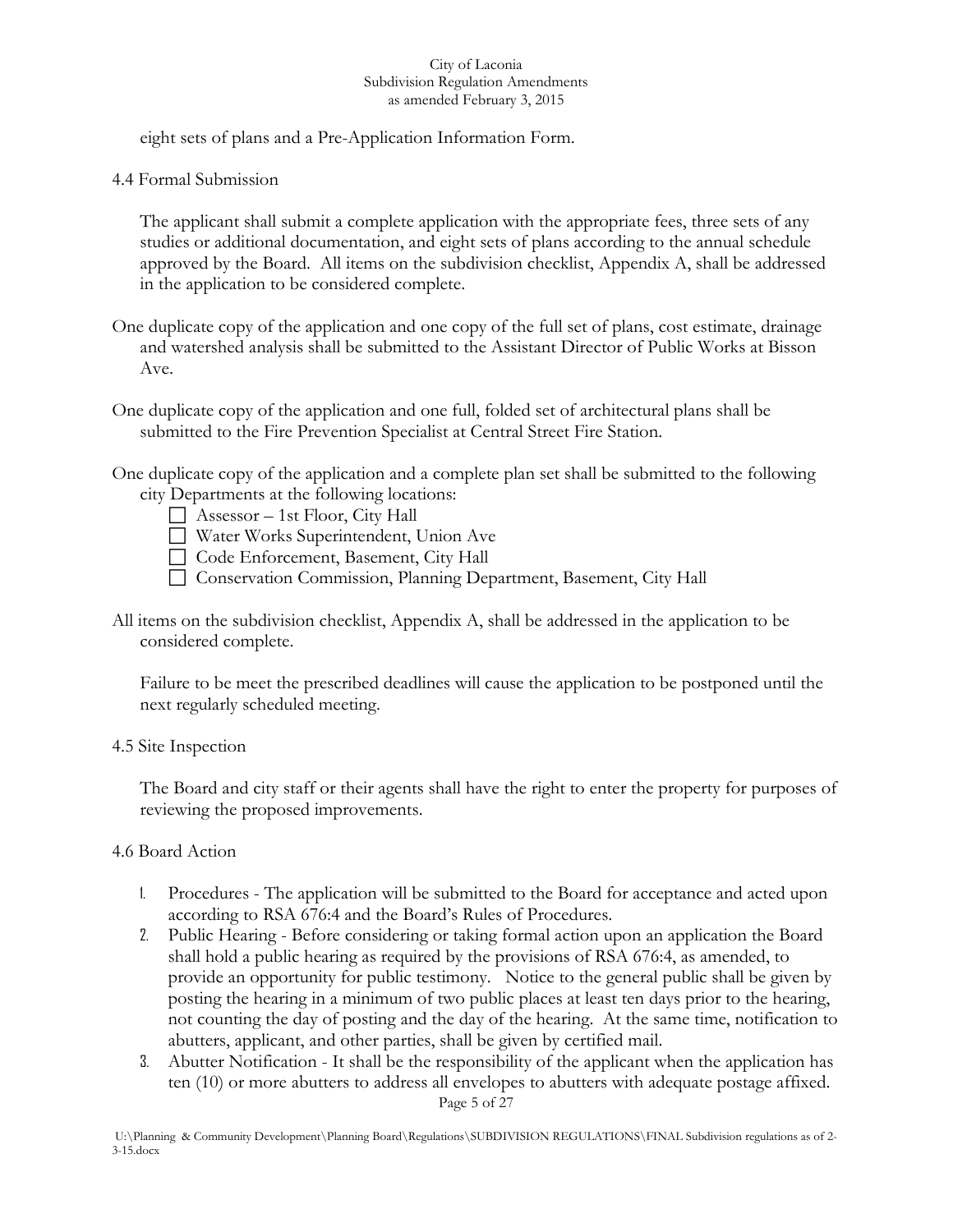The envelopes shall be business style  $(4'' \times 9 \frac{1}{2''})$  and include completed certified mail receipts. The return address shall be The return address shall be City of Laconia Planning , 45 Beacon Street E, Laconia NH 03246.

- 4. Disapprovals Applications may be disapproved by the Board without a public hearing if any of the following conditions occur:
	- a. Failure to properly identify abutters;
	- b. Lack of information required for a complete application;
	- c. Failure to pay costs of notices or other costs and fees required by these regulations; or
	- d. Failure to meet any reasonable deadline established by these regulations.
- 5. In case of a disapproval, the grounds for such disapproval shall be stated in the minutes or records of the Board.
- 6. Failure to Take Action Should the Board fail to take action within the prescribed period under RSA 676:4, the applicant shall have the right to pursue an approval under the procedure outlined in RSA 676:4.

## 4.7 Approved Plans

The Planning Department shall review all conditional approvals for compliance and upon compliance shall issue a Notice of Compliance. All plans finally approved shall be signed by an officer of the Board and recorded at the Registry of Deeds unless otherwise waived by the Board.

### 4.8 Site Improvement Security

- 1. Submittal The Planning Board may require the applicant to submit site improvement security in an amount approved by the Board to guarantee conformity with the elements such as street, sewer, water, landscaping, site restoration, or drainage improvements of the site plan. Where an applicant is required to submit security, it shall be submitted prior to the start of any construction, improvement or issuance of a building permit. The Board shall have the discretion to prescribe the type and amount of security, and specify a period for completion of the improvements and utilities to be expressed in the security.
- 2. Partial Release As phases or portions of the secured improvements or installations are completed and approved by the Board or its designee, the city will release said security to the extent reasonably calculated to reflect the value of remaining improvements or installations. Cost escalation factors that are applied by the Board to any security required under this section shall not exceed 10 percent per year.
- 3. The municipality shall have the power to enforce such security by all appropriate legal and equitable remedies.

# Page 6 of 27 V. GENERAL REQUIREMENTS FOR THE SUBDIVISION OF LAND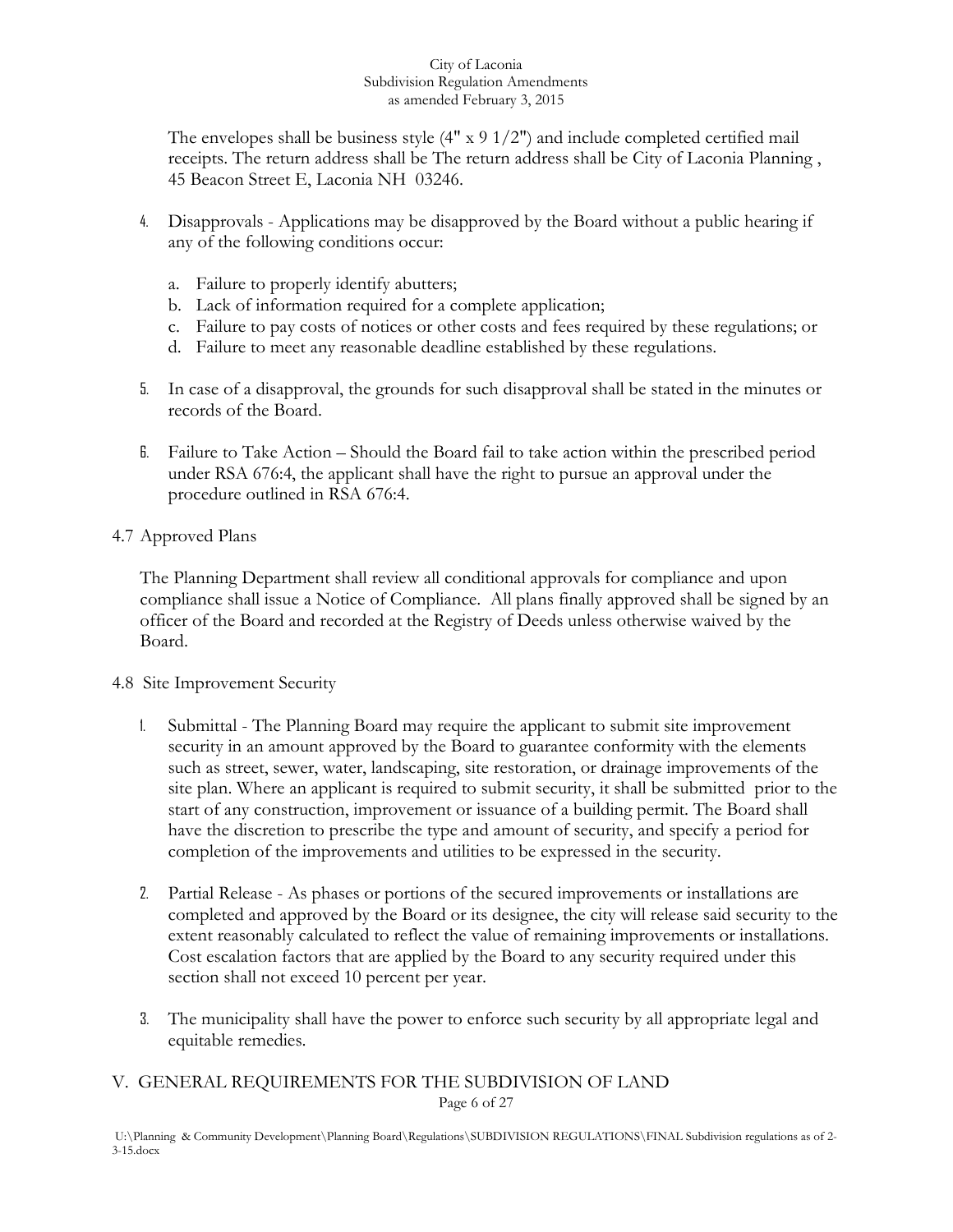- 5.1 The subdivision shall conform with the Master Plan and all other federal, state, and local regulations.
	- 1. The subdivider shall give due regard to the preservation and protection of existing feature, tree, scenic points, brooks, streams, water bodies, other natural areas and historic and cultural landmarks in order to preserve the natural environment.
	- 2. For lots which do not have municipal sewer, the subdivider shall provide certification of approval of subdivision by the State of New Hampshire Department of Environmental Services accompanied by a duplicate copy of all data submitted to them and any stipulations related to the approval, and all additionally required state permits and approvals.

### 5.2 Easements

- A. Where the topography prohibits the layout of public utilities or stormwater improvements within the street right-of-way, the plan shall include the provision for easements. Such easements shall be in accordance with the requirements of the appropriate city department and shall have satisfactory access to existing or proposed public ways.
- B. Where the subdivision lacks access to fire protection, easements may be required for any fire protection facilities required.
- 5.3 Monuments

Monuments constructed of concrete or stone with a minimum dimension of 4"L x 4"W x 36"H shall be set along all street bounds. Capped rebar a minimum of 36" long shall be used at all other lot corners.

5.4 Documentation of Impacts

Pursuant to RSA 674:36 as amended, it shall be the responsibility of the applicant, if the Board deems it necessary, to provide impact studies for public services, water quality, traffic analysis, or any other factors that may impact the well-being of the public.

5.5 Special Investigative Studies

Pursuant to RSA 676:4 as amended, it shall be the responsibility of the applicant, if the Board deems necessary, to pay reasonable fees for the review of plans or documents, impact studies, administrative fees or other special studies which may be required by particular applications.

### VI. DESIGN STANDARDS

- 6.1 Lots
	- A. Lots shall be designed to meet the minimum requirements of the Zoning Ordinance.

Page 7 of 27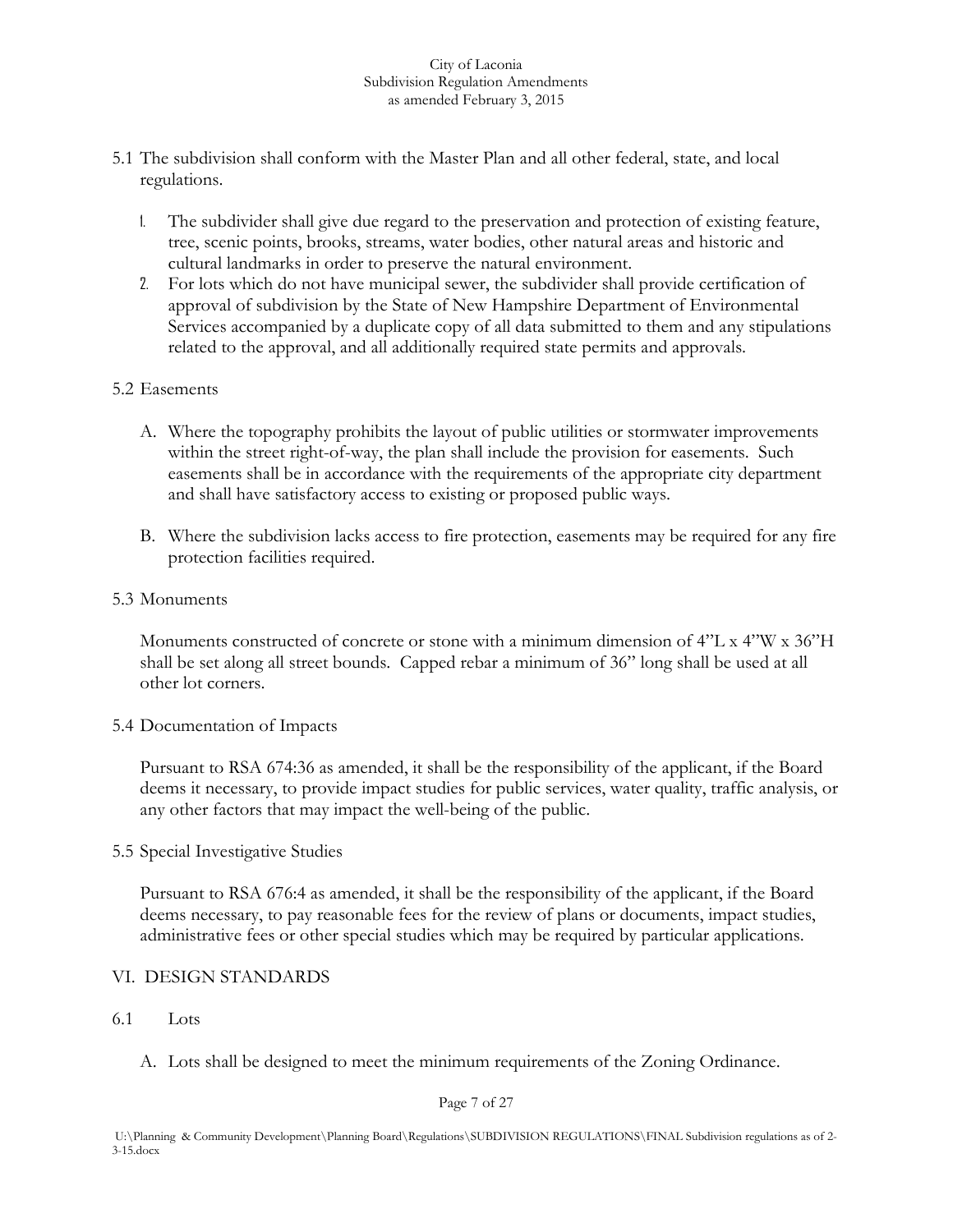- B. On-Site Septic Disposal Where lots are not serviced by municipal sewer the lot shall be sized to accommodate on-site septic disposal facilities. Minimum lot size shall be as required in the Zoning Ordinance or as calculated using the NH Department of Environmental Services Administrative Rules Env/Ws 1000, as amended, whichever is greater.
- C. Side lot lines shall be substantially at right angles or radial to street lines.

### 6.2 Streets

- A. General Design Arrangements All streets shall be designed to City Standards, except those approved as part of a Cluster Conditional Use Permit. The arrangements, character, extent, width, grade and location of all streets shall conform to the Master Plan and shall be considered in their relation to existing and planned streets, to topographical conditions, to public convenience and safety, and in their appropriate relation to the proposed uses of land to be served by such street. The standard of proposed improvements should result in streets and utilities that minimize future maintenance problems and are acceptable under Chapters 123, 197, and 205 of the City Code.
- B. Minimum Design Standards
	- 1. Street jogs with centerline offsets of less than one-hundred twenty-five (125) feet shall be prohibited.
	- 2. A tangent at least one hundred (100) feet long shall be introduced between reverse curves on major and collector streets, where possible.
	- 3. When connecting street lines deflect from each other at any one point by more than ten (10) degrees, they shall be connected by a curve with a radius adequate to insure a sight distance of not less than two hundred (200) feet for minor and collector streets and of such greater radii as the Board shall deem necessary for special conditions.
	- 4. Streets shall be laid out to intersect as nearly as possible at right angles.
	- 5. Property lines at street intersections shall be rounded with a radius of at least twenty-five (25) feet and sufficient restrictions will be provided in the deeds of the abutting properties to maintain a two-hundred (200) feet sight distance from the stopping point in either direction.
	- 6. Street right-of-way widths shall be a minimum of fifty (50) feet in width. Additional right-of-way width may be required where street, sidewalk, and drainage design warrant.
	- 7. Dead-end streets shall be no longer than one-thousand (1,000) feet, measured from the edge of the access street right-of-way to the center of the turn-around. The end of the street shall be designed to accommodate adequate access for normal traffic, street maintenance, and public safety access. In the case of cul-de-sac designs, the outside right-of-way shall have a minimum radius of sixty (60) feet and an outside paved radius of at least fifty (50) feet.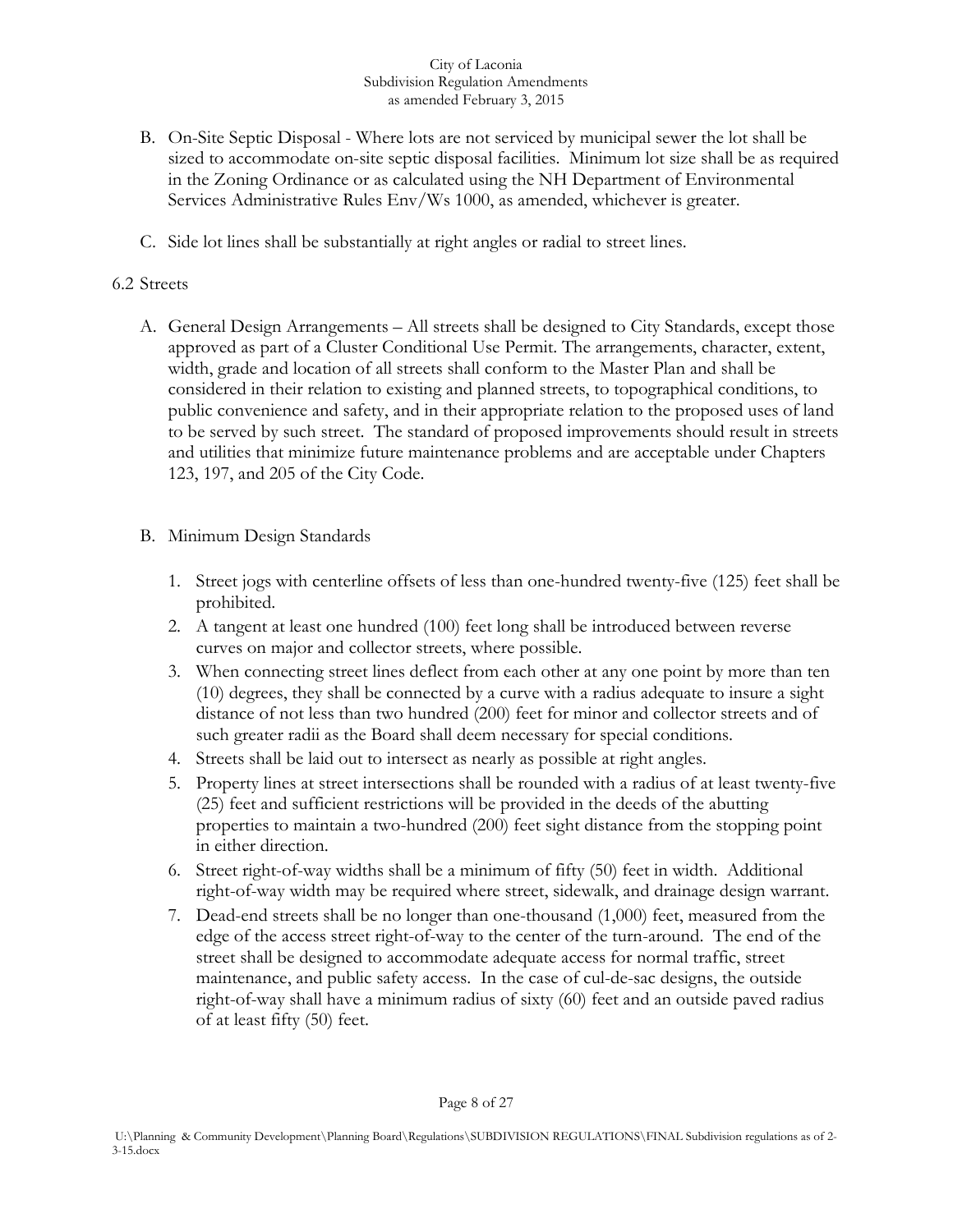- 8. Street names shall be included in the application and be in conformance with Chapter 205 of the City Code. Names shall not duplicate or be so similar to existing names to be confusing.
- 9. Street grades shall not exceed the following maximums and allow for appropriate vertical sight distance: 1)Collector – six percent  $(6\%)$ ; 2)Minor – eight percent  $(8\%)$ ; 3)Marginal Access - eight percent  $(8\%)$ ; and 4)Within fifty (50) feet of an intersection – four percent  $(4\%)$ .
- 10. No private or driveway shall intersect a collector or minor street with a grade that exceeds eight percent (8%) within fifty (50) feet of said intersection with the aforementioned street type.
- 10. No street grade shall be less than one and one-half percent  $(1\frac{1}{2} \%)$ .
- 11. All streets shall be property surveyed and granite bounds installed and certified by a Licensed Land Surveyor in accordance with Chapter 197 of the City Code.
- C. Street Acceptance

Streets shall meet the following criteria prior to consideration by the Board for a recommendation for acceptance by the City Council. (Amended 1-6-03). Please note that existing private roads requesting acceptance as City streets come under the jurisdiction of the City Council. In the case of parties requesting acceptance of an existing private roadway, an authorized representative should contact the Laconia City Council regarding their street acceptance policy.

- 1. At the point that 20% of the proposed houses on a roadway have COs, and the utilities and base course pavement have been in place for at least 12 months to allow DPW to evaluate the street to demonstrate adequate performance, the owner or authorized representative should contact the Department of Public Works to arrange a walkthrough for the purpose of creating a "punch list" of any items that may need to be remedied before acceptance can be considered. All design criteria must be met (§197 of City Ordinance and Section 6.2 of the Subdivision Regulations).
- 2. It is the developer's responsibility to maintain the roadway and all associated infrastructure improvements for a period of at least one year in order to evaluate performance.
- 3. The City requires that home owner associations be responsible for the maintenance, repair, and replacement of stormwater structures/features outside the Roadway easement. This would include swales, bio-retention areas, catch basins, drain manholes, detention/retention ponds, underground stormwater storage systems, etc. that are not within the street ROW. A waiver may be requested.
- 4. As part of the "punch list" a homeowners association shall be formed with a stormwater maintenance manual drafted, approved by the City and added as part of the home owner association documents. A waiver may be requested.
- 5. In the case of a new subdivision, a developer who has successfully completed the subdivision process with the City of Laconia will be able to request acceptance of a roadway(s) with certain physical tasks remaining for completion. The costs of these

Page 9 of 27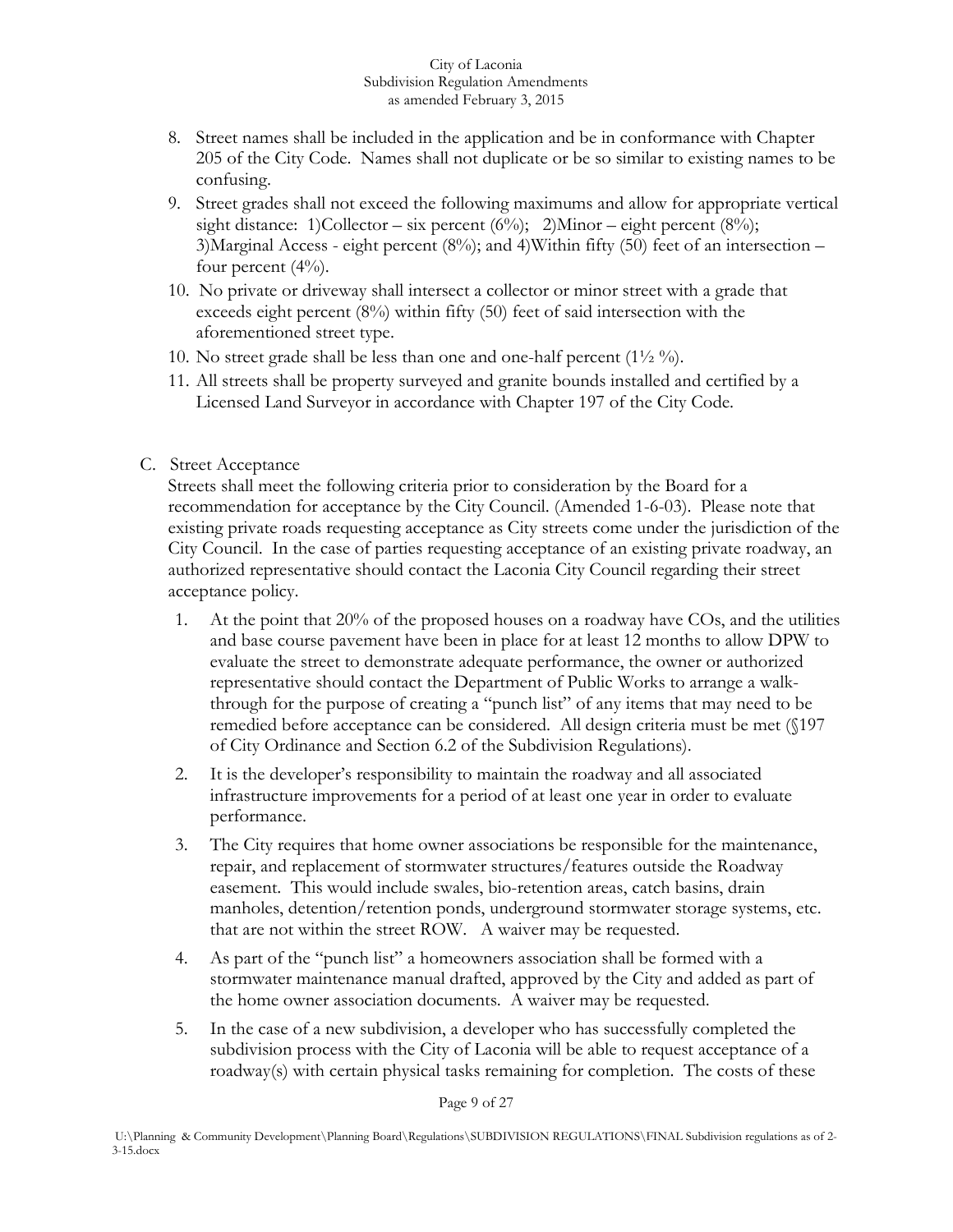items will be based on cost estimates submitted by the applicant and approved by the Director of Public Works.

- 6. This Cost shall be submitted to the City as escrow in the form of cash, a letter of credit or NH Bond company as performance surety.
- 7. A period not to exceed 12-24 months will be established for completion of remaining work. Such tasks may include deferral of street wearing course, sidewalk completion, and street plantings/landscaping.
- 8. If the developer retained a third party inspector, who was approved at the preconstruction meeting, and that third party inspector submitted the required reports (see section 6.2 (D) for requirements) to DPW, certain steps in the Street Acceptance process may be expedited.
- 9. Once punch list items have been completed, the owner or agent shall arrange an inspection with representatives from the Department of Public Works.
- 10. If the punch list items have been satisfactorily addressed, a roadway layout plan shall be submitted for review.
- 11. Specific items to be included on the roadway layout plan are listed in Section C. If the developer retained a third party inspector, who was approved at the pre-construction meeting, and that third party inspector submitted the required reports to DPW, this step may be expedited.
- 12. The City requires that a R-O-W easement deed and a roadway layout plan be recorded at the registry of deeds.
- 13. RSA 674:37 requires that the Planning Board must approve plats before they can be recorded at the county registry.
- 14. After revisions requested by DPW (if any) have been completed, the roadway layout plan shall be prepared and certified by a licensed land surveyor and submitted to the Planning Board for approval. The easement deed shall be reviewed by City legal counsel prior to acceptance.
- 15. Once the Planning Board has approved the roadway layout plan, a formal petition must be submitted to the Laconia City Council for roadway acceptance. The approved plan shall accompany the written request. This request shall be in the form of a letter and must include a statement of the public interest. A determination of "public interest" should be supported by competent evidence.
- 16. Before taking action, the City Council must have the written request and plan submitted by the owner or authorized representative and recommendation reports from both the Planning and Public Works Departments.
- 17. Upon approval by the City Council, the roadway layout plan and easement deed shall be recorded at the Belknap County Registry of Deeds. At the time of City Council approval, the street shall be placed on the roster of streets to be maintained by the City.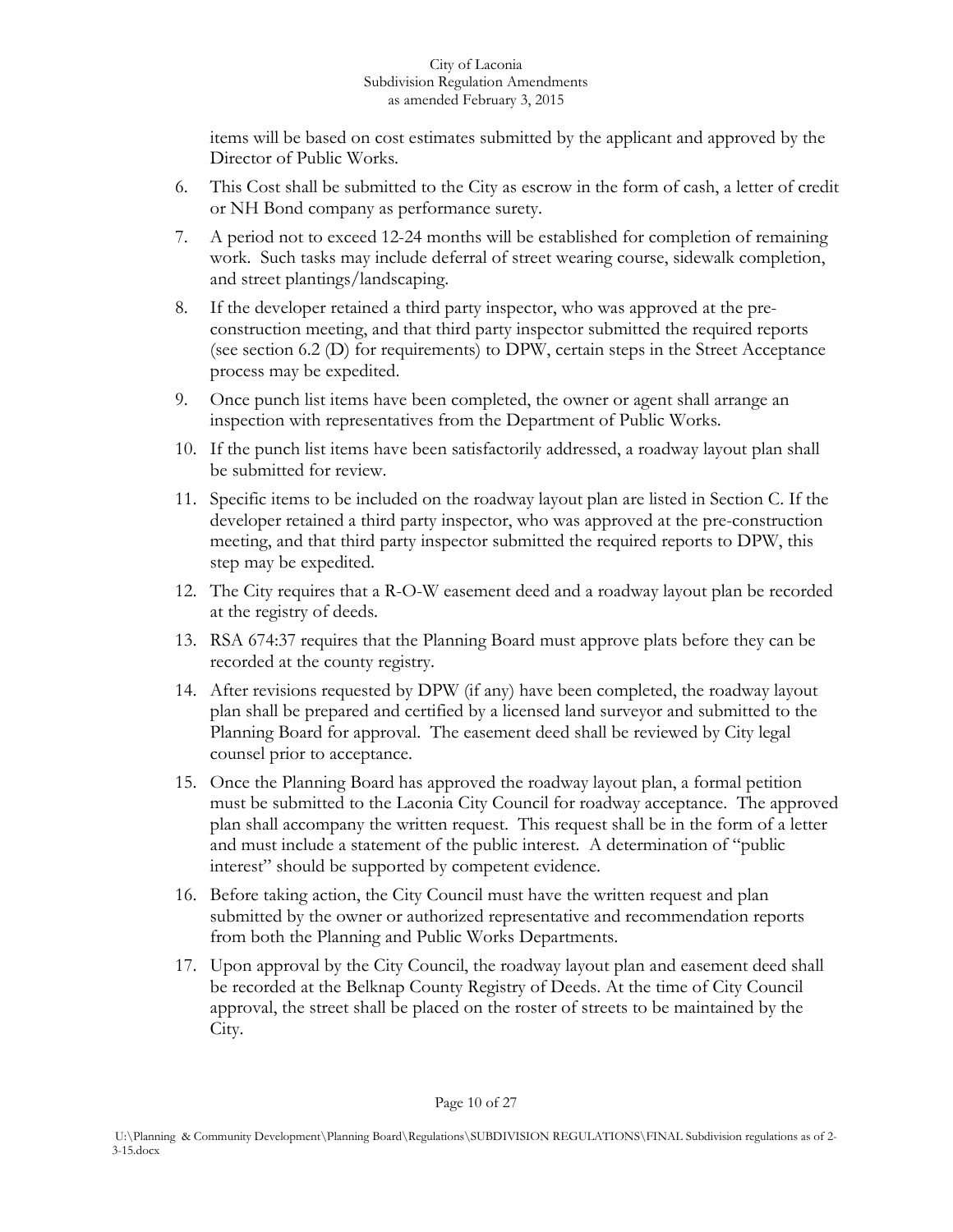## D. Construction Observation Check list for Road Acceptance

Subdivision Name (if applicable):

Planning Board Application number (if applicable):

Road Name(s):

[ ] The Developer, owner, or agent shall contact the Assistant Director of Public Works to schedule a preconstruction meeting with the Public Works Director, Building Inspector, Police Department, Fire Department, Water Department, City Planner, Assistant Planner, and Conservation Commission Technician. The developer or owner shall hire a consulting engineer to schedule, observe, and document through field reports that the following tests and standards have been met. Prior to final acceptance the consulting engineer shall offer his/her opinion that based on site visits to the project, the road and other public improvements have been constructed in conformance to the approved plan. The consulting engineer shall notify the Public Works Director and City Planner that the road is ready for final inspection.

## 1. Clearing and grubbing

[ ] The SWPPP (if required) has been prepared and the complete NOI has been submitted to USEPA.

[ ] All areas to be preserved (wetland buffers) and limits of clearing marked in the field, and checked by the Conservation Technician, prior to start.

[ ] Erosion and sedimentation controls were in place, and checked by the Conservation Technician, prior to clearing and grubbing.

[ ] All growth has been removed from the ROW and organic materials from the road bed.

[ ] For subdivisions, the entire length of project roadway (may be phased) was cleared and grubbed before construction of cuts and fills

[ ] All topsoil has been stock piled, and properly secured, on site.

[ ] The observation of the above items is to be completed prior to placing fill material or excavating cut slopes

[ ] Dig Safe Authorization has been received

[ ] All retaining walls over 4 feet, have received proper building permits.

2. Erosion and Sedimentation Control

### Page 11 of 27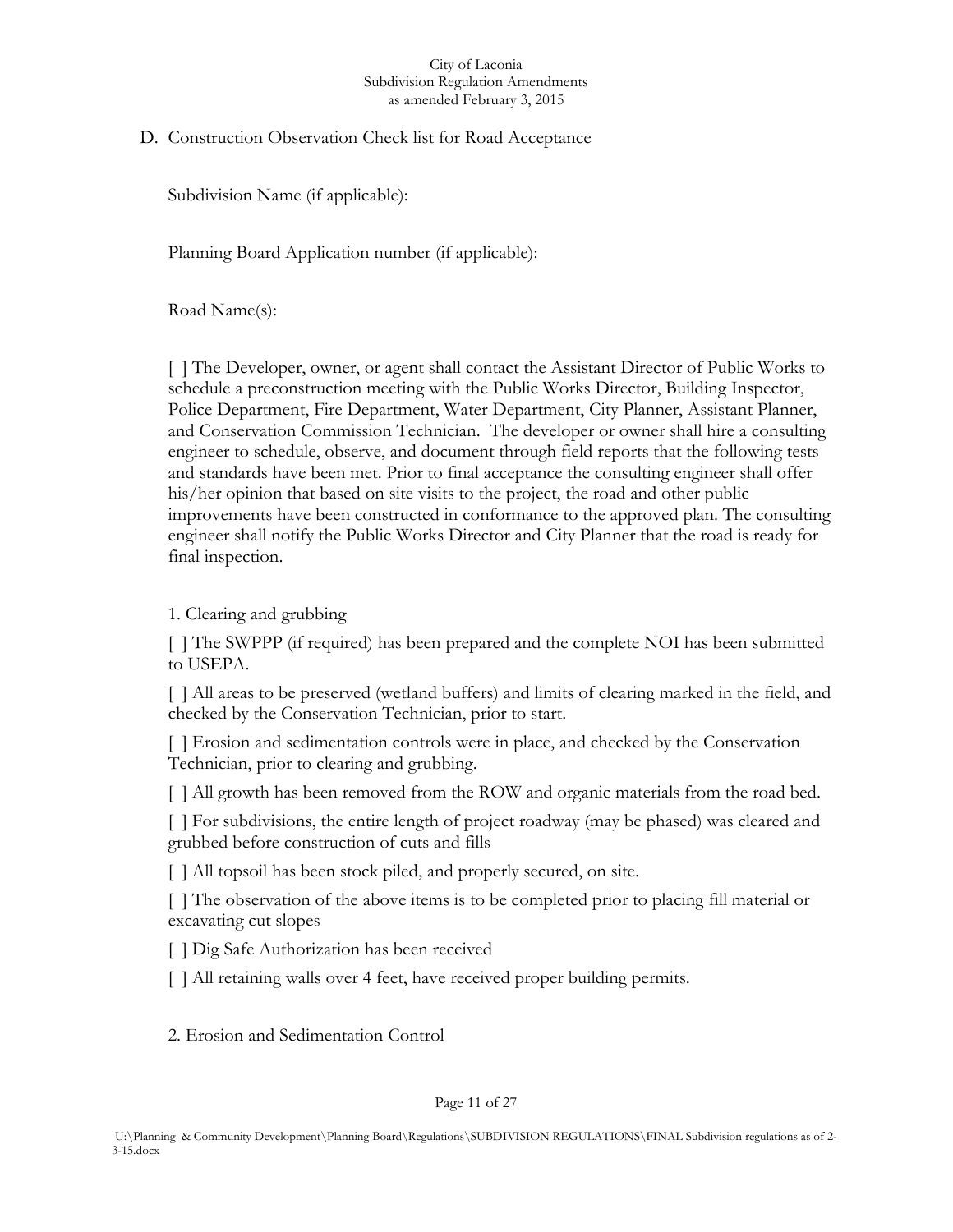[ ] Erosion and sedimentation control has been installed per approved plans. Additional erosion control measures may be requested by the City or consulting engineer.

[ ] Erosion control measures were checked and maintained regularly and were checked after each storm event.

[ ] Any breaches to the Erosion Control have been cleaned, including the removal of all silt deposits from wetlands, wetlands buffers and shoreland buffers.

# 3. Subgrade

[ ] All subgrade material was properly tested to determine if it meets the specifications in the DPW construction standards.

[ ] The subgrade was completed per the specifications of the subdivision regulations and approved plans and was observed by the consulting engineer.

[ ] Each 12" lift was tested for gradation of materials and compaction (nuclear density test).

[] The subgrade was crowned and/or graded as shown on the approved plans

# 4. Drainage

[ ] All drainage facilities were constructed prior to constructing select base gravel material.

[ ] All pipes, culverts, ditches, inlets, etc. have been checked for alignment, grade, and pipe direction in accordance with the approved plans.

[ ] All pipe connections to catch basins, manholes, inlets, etc. have been checked for water tightness.

[ ] Proper bedding material for pipe and structures has been observed

[ ] Underdrains have been constructed in accordance with the DPW Specifications and approved plans

[ ] Drainage pipes and structures were cleaned after grass was established in ditches.

[] The closed drainage system has been CCTV'd with report submitted to DPW.

5. Utilities / Water Supply / Sewer / Gas / Power / Telephone / Cable:

[ ] All water supply mains have been installed in accordance with the approved plans and approved by Laconia Water Department staff.

[ ] Sewer mains constructed in accordance with approved plans / on-site sewage treatment facilities have been approved by NHDES Subsurface Bureau.

[  $\vert$  Gas, power, telephone, & cable TV installed in accordance with the approved plans and DPW construction specifications.

[] Sewer manholes have been vacuum tested with reports submitted to DPW.

[ ] Sewer mains have been mandrel tested with reports submitted to DPW.

### Page 12 of 27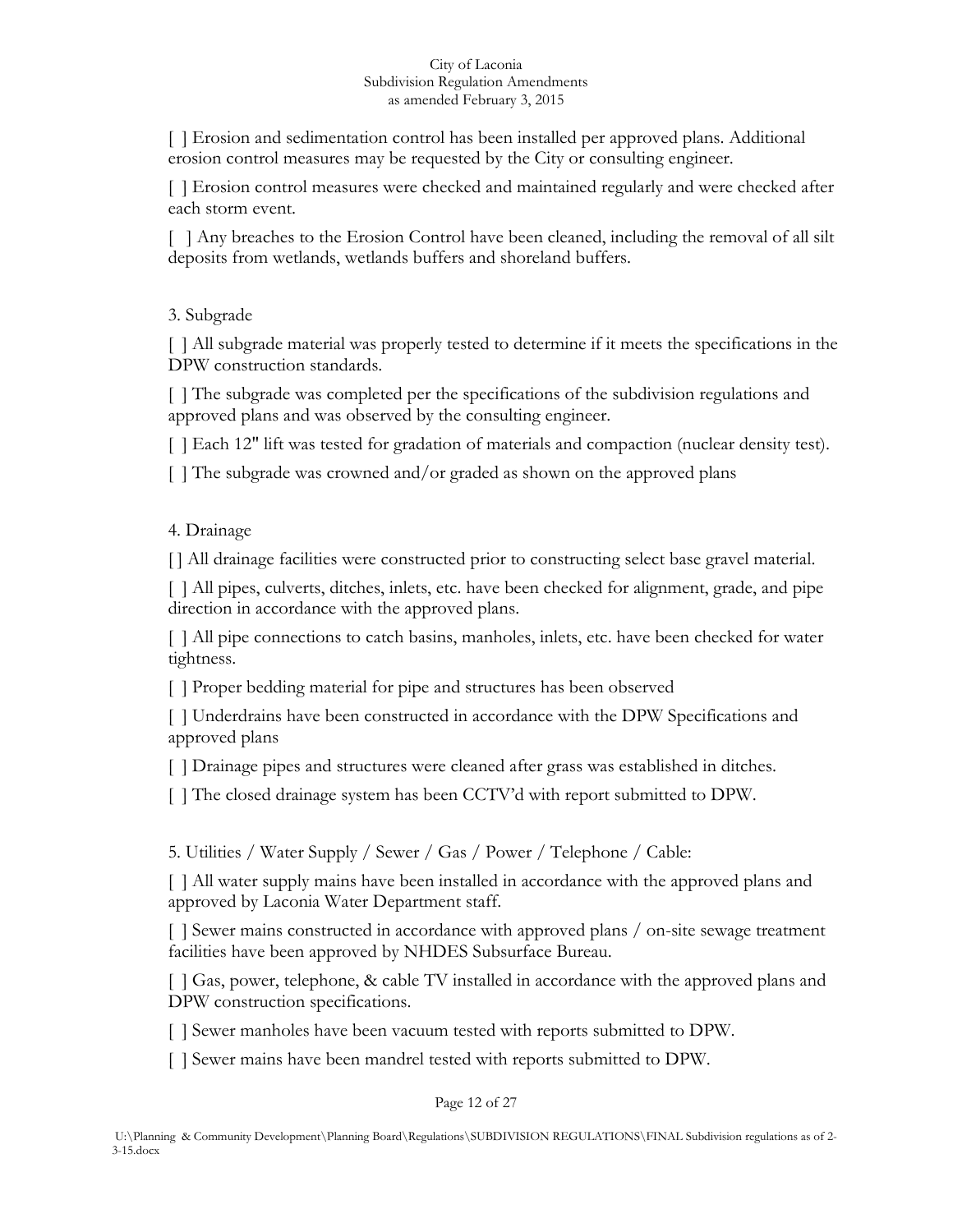[] Sewer mains have been CCTV'd with report submitted to DPW.

[  $\vert$  No riser rings were used in bringing frame and covers to grade.

[] The sewer manhole frames and covers have a 30" minimum opening.

[] The sewer manhole covers have the word "SEWER" in 3" letters cast into the top surface.

[ ] All light fixtures have been installed per the Planning Board Plan. DPW has written a letter to the electric utility company approving the acceptance of the billing for light fixtures.

6. Base gravel

[] Base gravel meets NHDOT 304.2 specifications for gradation.

[ ] Each lift of select base gravel material has been tested for gradation of material and for compaction after completion of the total thickness

[ ] The base gravel has been checked for specified crown or super-elevation as shown on approved plans

### 7. Crushed gravel

[ ] Crushed gravel meets NHDOT 304.3 standard specifications for gradation and NH DOT 304.3.6 standard specifications for compaction.

[ ] Following completion of grading and as approved by the consulting engineer, the center line grade stakes were removed to allow for proper compaction in that area.

[ ] The crushed gravel was checked for specified crown or super-elevation as shown on the approved plans

[ ] The 400' of clear sight distance at intersections has been confirmed by the applicant's engineer or surveyor following construction of base course materials.

8. Fire Suppression and/or Water Supply:

[  $\vert$  ] Construction of cistern and hydrants has been completed in accordance with the approved plans and Water Department inspection.

[] The Water Department has tested and approved the installation

[ ] Alarm boxes and Enunciator panels shall be tested and approved by the Fire Department.

9. Hot Bituminous Concrete Pavement

[ ] Pavement meets the NH DOT standards of Section 401 Plant Mix Pavements and Section 403 relating to Hot Bituminous pavements as shown in the DPW Construction details.

[  $\vert$  DOT approved roller package was used during the paving operation.

Page 13 of 27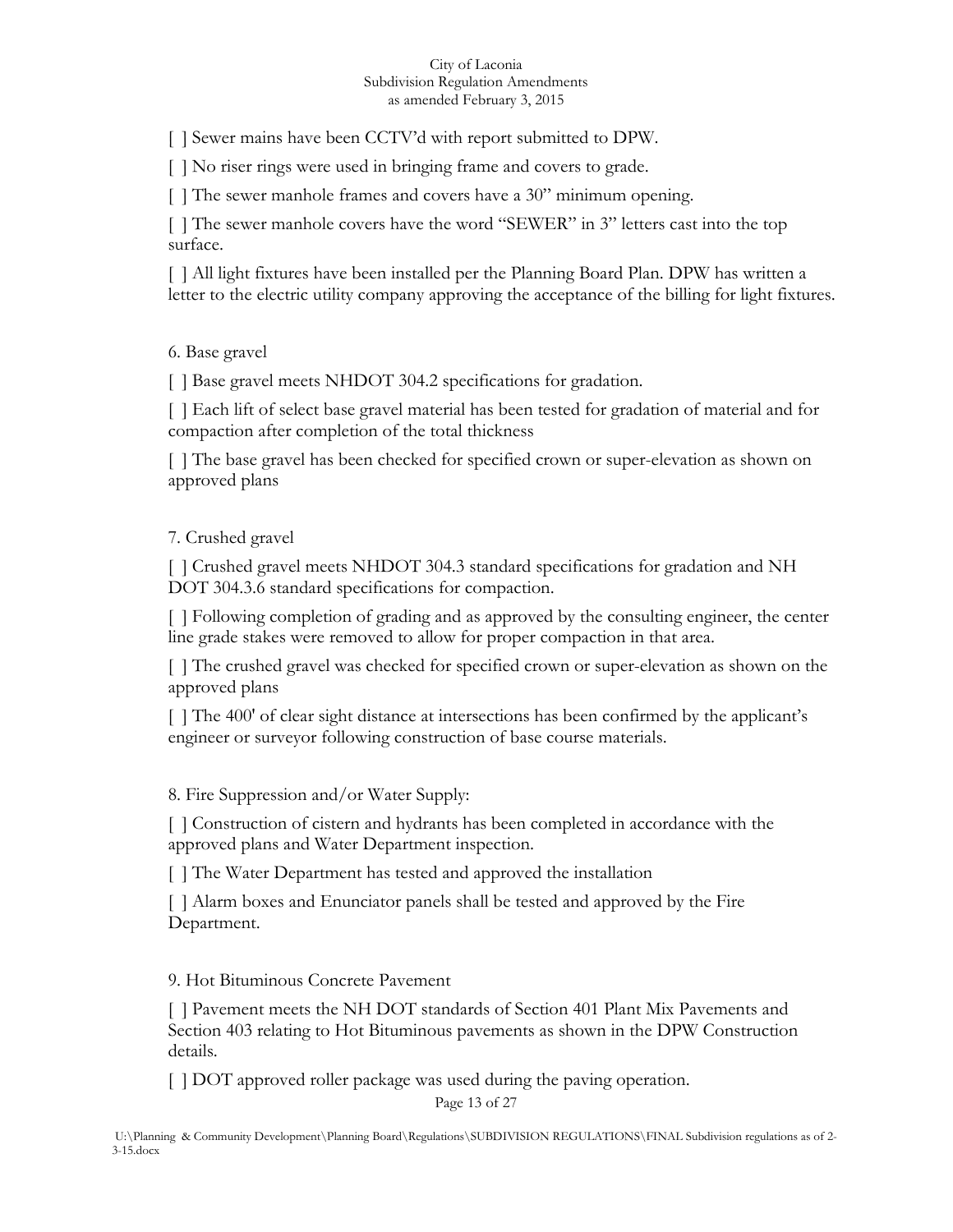[ ] Pavement was laid on a smooth, dry surface.

[ ] The base course is 2.5" after compaction with NH DOT approved winter binder mix.

 $\lceil \cdot \rceil$  The wearing course is 1" or 1 ½" after compaction depending on DPW requirements.

[ ] Shoulder leveling was completed as soon as practical after paving.

[ ] The final pavement has been checked for specified crown or super-elevation as shown on approved plans

10. Traffic Control and Safety

[ ] Installation of permanent traffic control devices and signage, intersection lighting, guardrails, striping, and other features called for in the plans has been completed and approved by DPW.

11. Final Clean Up:

[] Vegetative cover is established in all disturbed areas

[ ] All side slopes are less than 2:1 slope and secured with loam an seed or 2" minus stone. The fall zone has been loamed and seeded.

[ ] Erosion control features have been removed as directed, the road has been swept, and the drainage has been cleaned.

[ ] Street trees have been installed as is shown on the approved plan.

[] Shoulders have been installed as show on the approved plan.

12. As-built plans:

[ ] The Consulting engineer has reviewed and approved a complete set of as-built plans.

[  $\vert$  All property monumentation has been set by a LLS.

[ ] Roadway monuments have been set by a LLS in locations requested by DPW.

[ ] As-built utility plans have been reviewed and approved by DPW and the Water Department.

### 13. Acceptance by Planning Board

[ ] Prior to commencing the one year observation period, the consulting engineer will render an opinion that the road has been completed in substantial conformance with the plans and DPW specifications. The consulting engineer shall notify the Public Works Director, Police Chief, Fire Chief, and City Planner that the road is ready for final inspection and acceptance by the City.

[ ] If the road is to be accepted prior to final pavement, the cost of installing the wearing course and other expenses as set by the Public Works Director and Planning Director will be deposited with the City. The deposit is refundable upon completion.

Page 14 of 27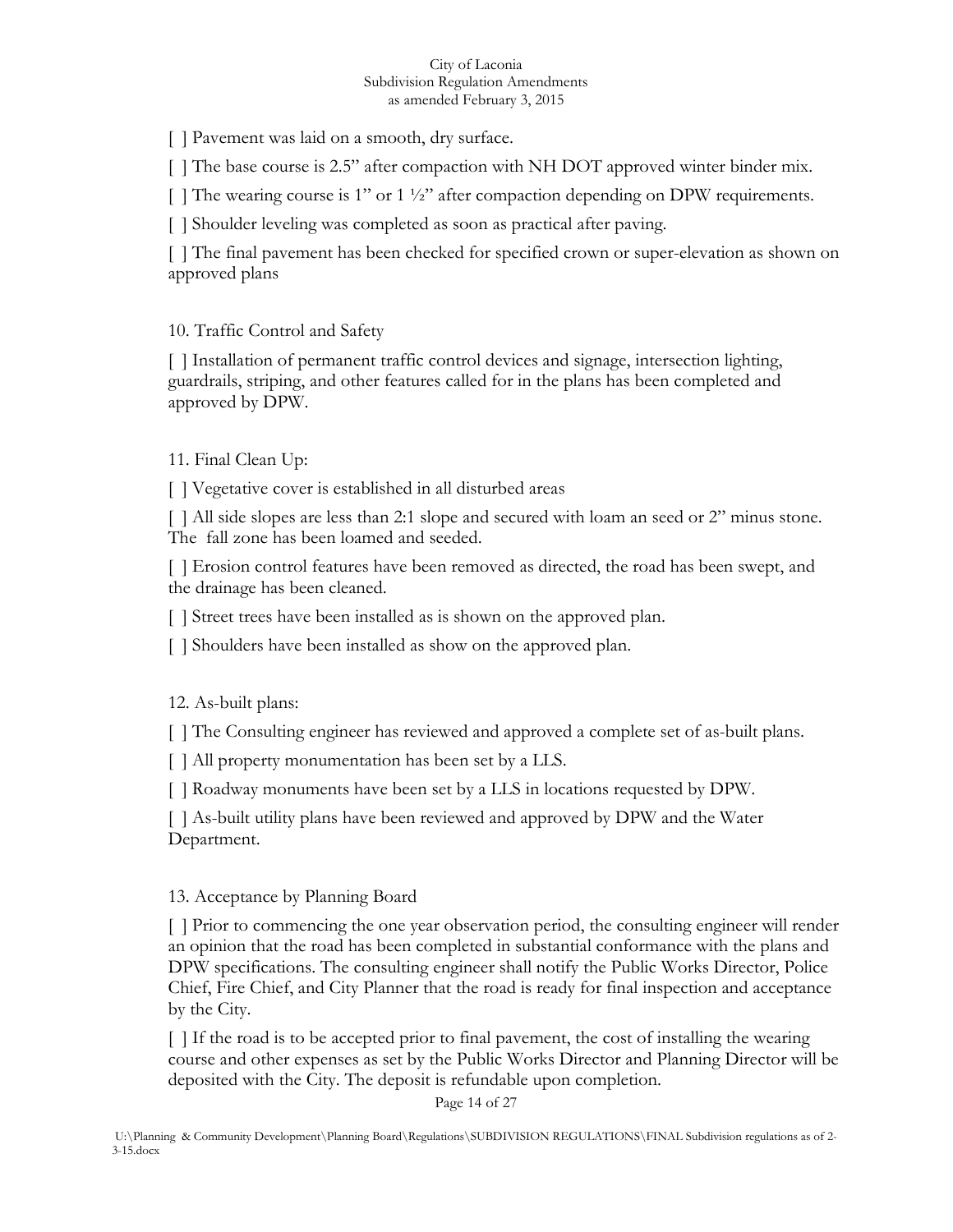Name of observer and name of firm conducting observation:

Signature of Observer:

Date:

14. Plan Requirements and Other Special Requirements

- 1. All plans shall be prepared in accordance with Chapter 197 of the City Code.
- 2. Plans should comply with the geometric and structural guidelines of the Standard Specification for Road and Bridge Construction prepared by the New Hampshire Department of Transportation, 1997, as amended.
- 3. Street name signs shall be installed at all intersections in accordance with the Department of Public Works guidelines.
- 4. If determined necessary by the Department of Public Works, the applicant shall be responsible for the payment of inspection costs for construction.

6.3 Stormwater and Drainage Improvements

- 1. Design Basis Drainage systems in the subdivision shall be designed assuming full development of the entire drainage area whether located inside or outside the subdivision and based upon a twenty-four hour two year storm event for treatment of run-off and a twenty-five year storm event for system sizing and water retention.
- 2. Watershed Area A separate analysis shall be submitted for the entire drainage area evaluating the ten, twenty-five, and fifty year design storm.
- 3. Preparation Drainage analysis shall be performed by a professional civil engineer licensed in the State of New Hampshire.
- 4. Erosion and Sediment Control Adequate measures to prevent soil erosion and sediment control, as well as other adverse environmental impacts shall be taken during all construction phases. Design shall include location, use, and an installation and maintenance schedule. All measures shall be designed using the New Hampshire Department of Environmental Services, the USDA – Soil Conservation Service and the Rockingham County Conservation

Page 15 of 27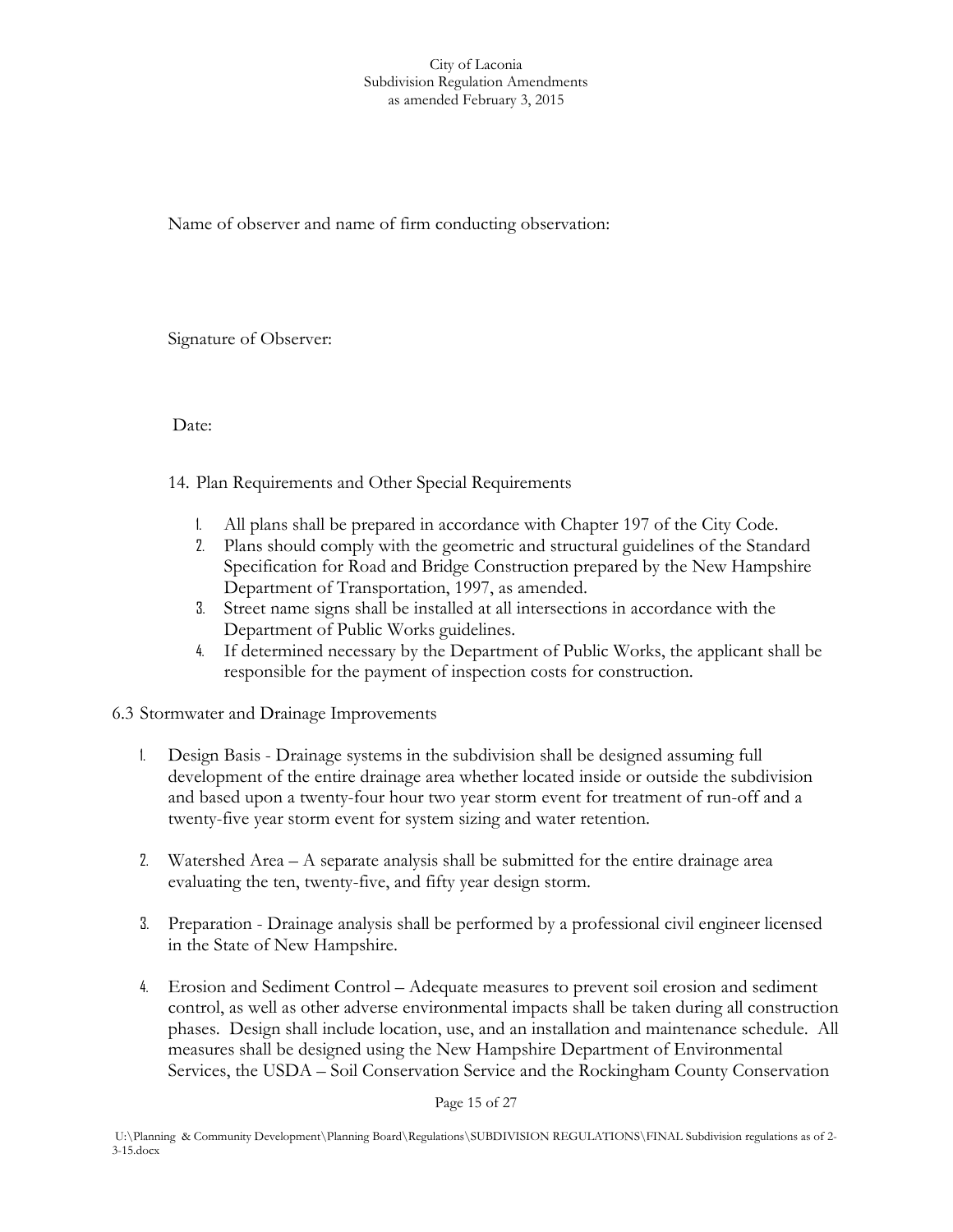District, Stormwater Management and Erosion and Sediment Control, A Handbook for Urban and Developing Areas in New Hampshire, August 1992, as may be amended and New Hampshire Department of Environmental Services Water Supply and Pollution Control Division Best Management Practices for Urban Stormwater Runoff, January 1996, as may be amended.

### 6.4 Water Supply

- A. City System All designs for connections to the city water system shall be approved by the Superintendent of Water Works.
- B. Private Systems and Wells Private systems or the installation of wells shall be approved, when necessary, by the New Hampshire Department of Environmental Services Water Division.

## 6.5 Sidewalks

- A. Purpose and Benefits. Sidewalks are an integral physical and social component of the City's landscape and infrastructure, and it the purpose and intent of this regulation to promote their construction as part of all new development. Sidewalks provide important linkage between all types of land uses in the community and are essential for moving people from place to place. Specific benefits of sidewalks include:
	- (1) Providing a convenient mode for people to walk and connect with other modes of transportation.
	- (2) Increasing public safety by reducing conflicts between vehicles, bicycles and pedestrians.
	- (3) Providing a place for people to gather, socialize, exercise, or engage in small-scale commerce.
	- (4) Providing an alternative means of transportation and thereby reducing the negative environmental effects of motor vehicles.
	- (5) Providing a means for free speech activities and for the delivery of the mail and packages.
	- (6) Providing a mode of transportation that is accessible and usable by people of all ages and abilities.
- B. Sidewalk Requirement. In furtherance of the foregoing purposes and benefits, sidewalks shall be constructed for the benefit of the public, on all property upon subdivision or development, to the extent that this regulation requires.
- Page 16 of 27 C. Waivers. The Board may, in its sole discretion, consider granting a waiver of the sidewalk requirement set forth at 7.13(b), upon written request of the applicant at the time of the initial application, using such form(s) as may be prescribed by the Planning Department. The applicant shall have the burden of producing sufficient evidence in support of the waiver request.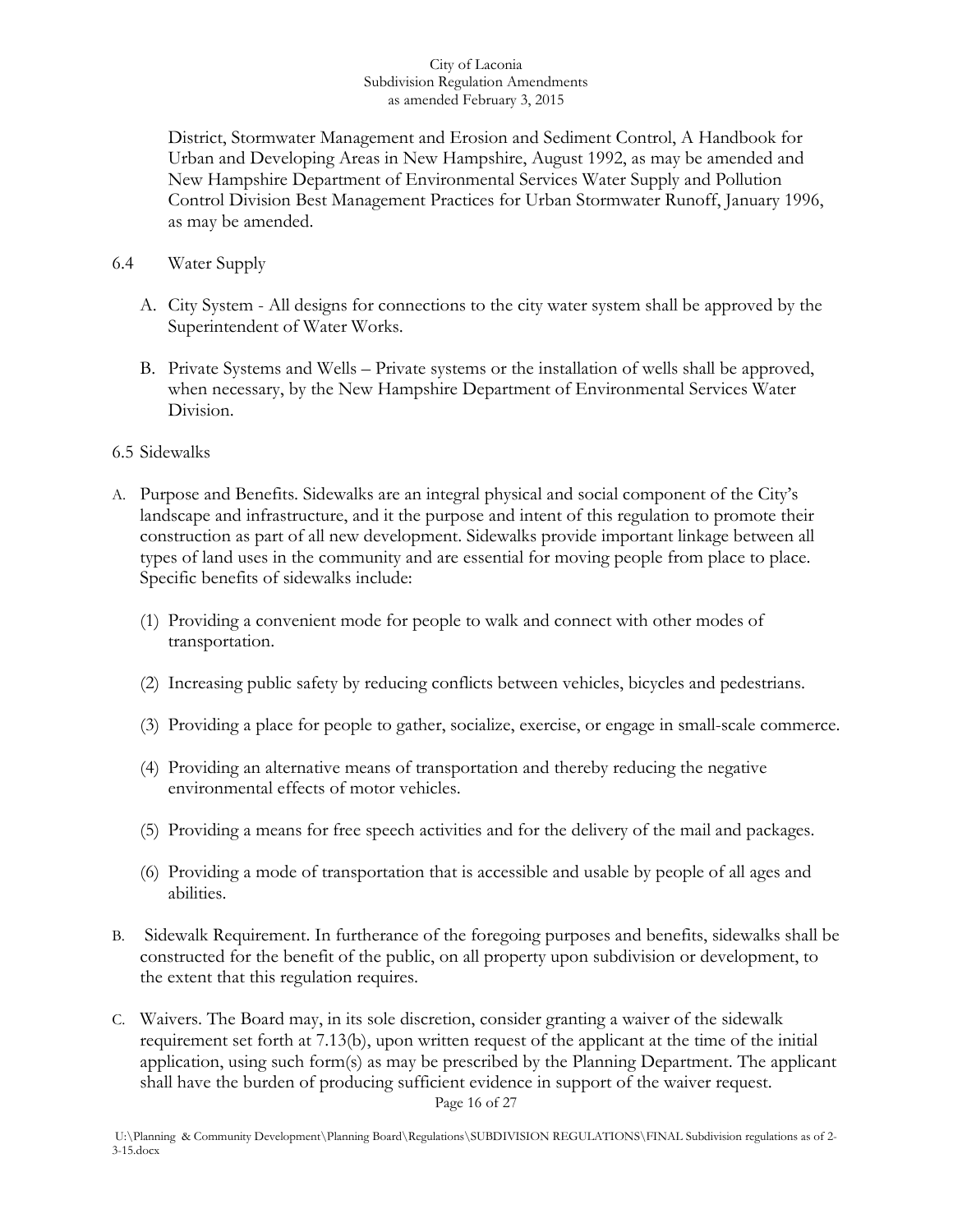- D. Findings Required. A waiver of the sidewalk requirement set forth at 7.13(b) may be granted by the Board, in its sole discretion, only for good cause shown, and only if findings are made on the record that the following conditions exist:
	- (1) That the waiver request, if granted, will be consistent with the stated purposes, spirit and intent of the sidewalk requirement.
	- (2) That the waiver request, if granted, will not result in harm to neighboring properties, or reduce their value or usefulness.
	- (3) That the waiver request, if granted, will not reduce existing levels of public safety or welfare.
- E. Evidence. The Board may consider the following factors in determining whether the above conditions exist:
	- (1) The existing and projected land uses in the vicinity of the subject property.
	- (2) The oral and written comments of abutters, the general public, city employees and public officials regarding the proposed waiver.
	- (3) Whether or not the subject property is located in close proximity to any other property where sidewalks or pedestrian pathways currently exist.
	- (4) Whether or not the subject property is located in close proximity to any existing crosswalks or intersection controlled by a traffic signal device.
	- (5) Whether or not the subject property is located in close proximity to any existing school, church, community center, health care facility, playground, shopping center, recreational area, public housing project, or large residential or commercial development.
	- (6) Whether or not the subject property, as proposed and upon completion, will be in substantial compliance with the relevant provisions of the Master Plan and the Zoning Ordinance, if the waiver request is granted.
	- (7) Whether or not reasonable alternatives to sidewalk construction exist that are consistent with the purposes and benefits of the sidewalk requirement.
	- (8) Whether or not the Planning Department has determined, after consideration of any other pending or proposed development applications, that the granting of the waiver is advisable.
	- (9) Whether or not the Planning Department has determined, after consideration of any relevant ordinance, statute, regulation or rule of law, that the granting of the waiver is advisable.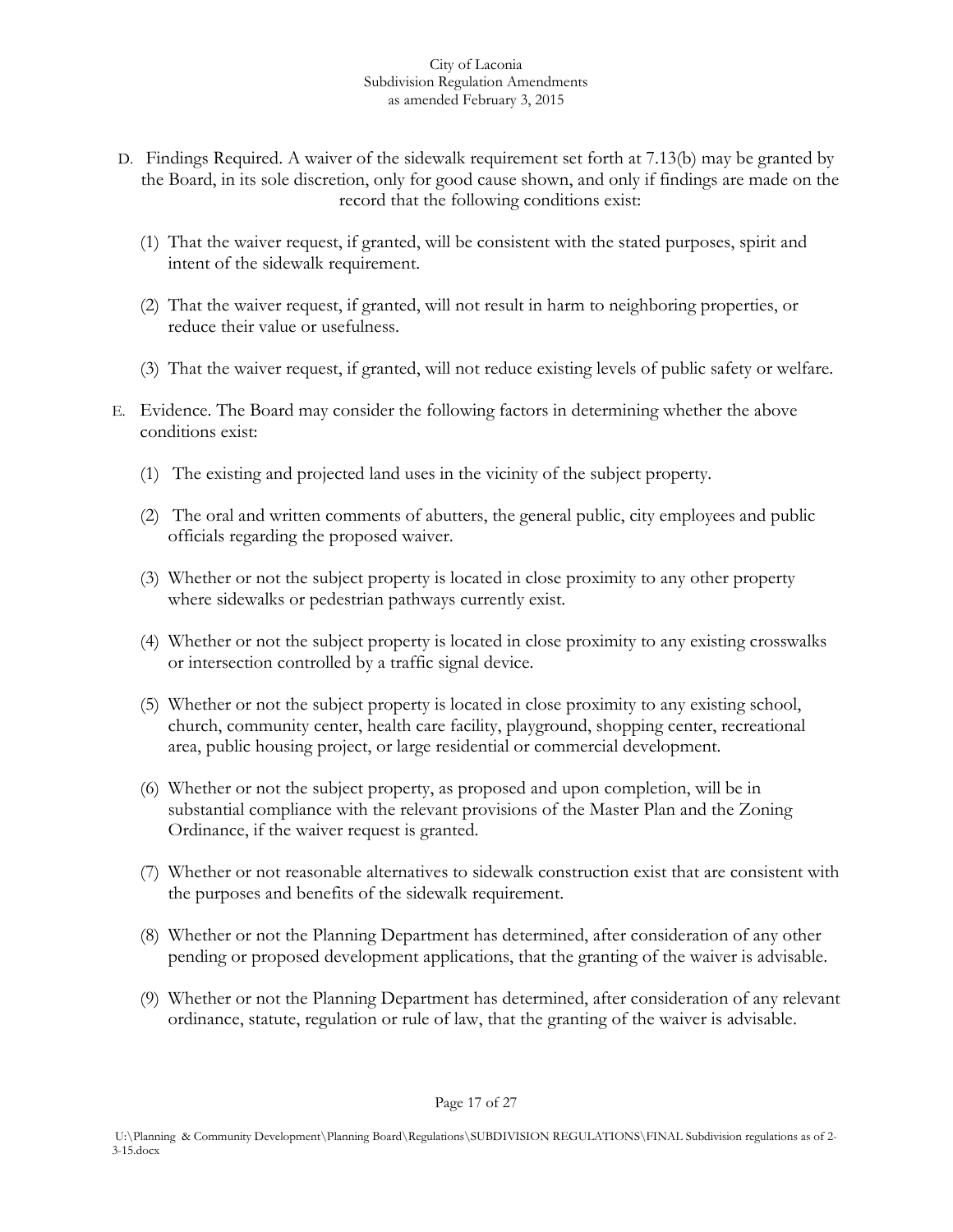- F. Other Factors. The foregoing are intended only to be examples of factors that the Board may consider in determining whether the conditions for approval of the waiver exist. The Board may, in its sole discretion, consider any factors it deems relevant, reasonable and just.
- G. Board Action. Upon proper motion, the Board may deny, grant or conditionally grant the waiver, setting forth such conditions as it deems reasonable and just. Such conditions may include requiring the applicant to construct sidewalks or make improvements to public amenities, at locations other than the subject property, but only with the agreement of the applicant and the Public Works Department.
- H. Details. The following sidewalk construction details should be considered by the Board, with the understanding that all sidewalk designs must be reviewed and approved by the Public Works Department and the Planning Department:
	- (1) Sidewalks will be constructed on at least one side of all existing streets that abut, or proposed streets within, the subject property.
	- (2) Sidewalks will be designed to enhance the growth of existing mature vegetation; and to preserve, to the extent feasible, existing mature street trees and other aesthetically pleasing or historically significant features, such as stonewalls, bridges and landscaped areas.
	- (3) Sidewalks will be designed so as to comply with the provisions of the Americans with Disabilities Act.
- 6.6 Street Lighting and Private Utilities

Street lighting shall be included in street design for all proposed streets. The addition of street lighting on access or streets providing frontage should be included in any proposal.

All non-municipal utilities, including but not limited to gas, electric, cable, fiber optic, and fire alarm shall be placed underground. Plans shall include trenching details and locations for such utilities. Where utilities in existing established neighborhoods are overhead and the development is considered infill development, the Planning Board may consider a waiver to this provision.

### 6. 6.5 Outdoor Lighting Regulation(added3-3-09):

I. Purpose: It is the goal of this lighting regulation to provide further guidance to developers in implementing minimum requirements for lighting for all non-residential projects (including multifamily proposals), site plan approvals, and roadway portions of subdivision approvals. Inappropriate and poorly designed or installed outdoor lighting causes unsafe and unpleasant conditions, limits resident's ability to enjoy the nighttime sky, and results in unnecessary use of electric power. However, some outdoor lighting is appropriate in areas such as civic, commercial and industrial centers. To ensure appropriate lighting while minimizing its undesirable side effects, the following regulations are established.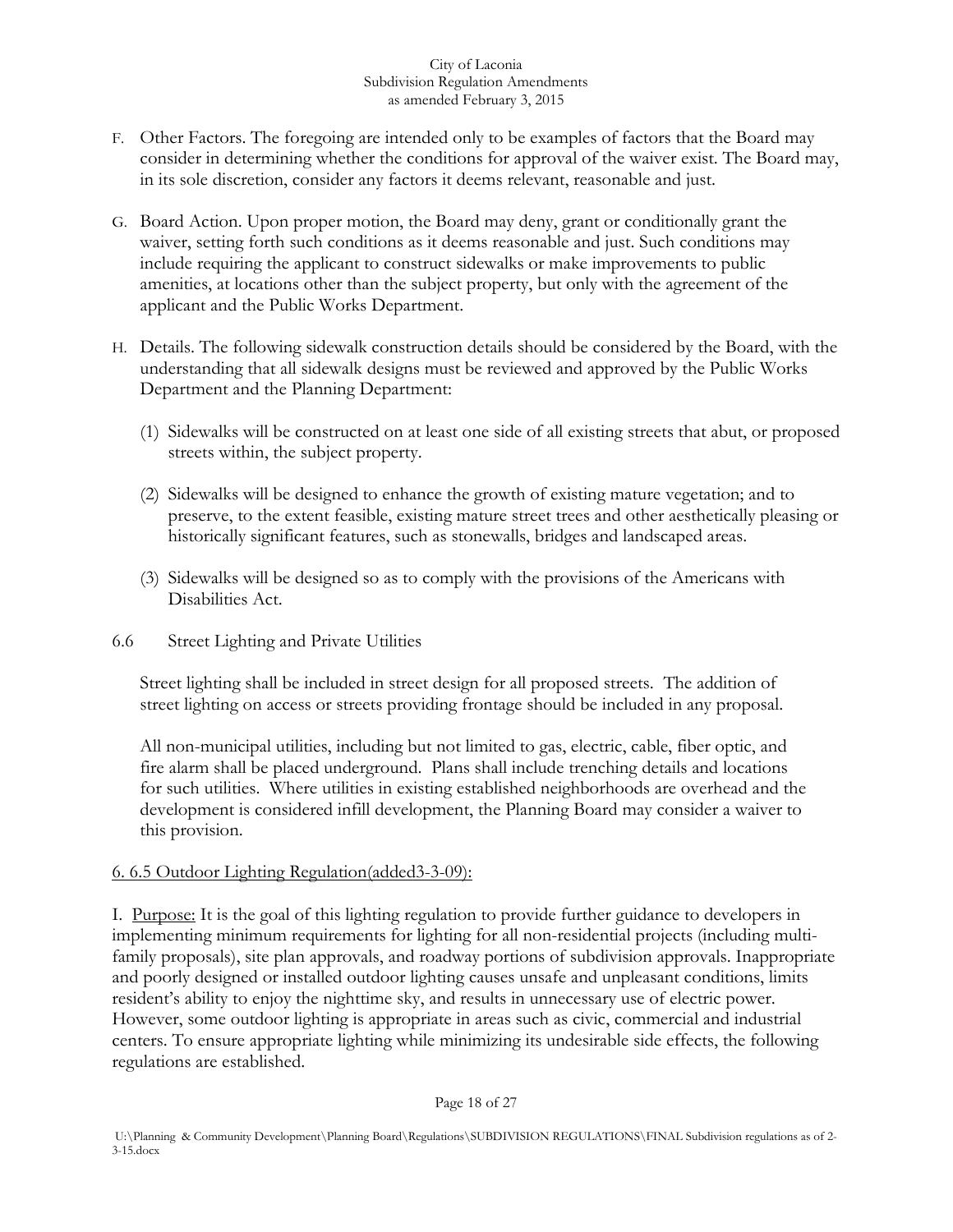Lighting under this regulation includes street and driveway lighting, sidewalk and walkway lighting, parking area lighting, floodlighting, sports lighting, and all lighting in which the light source is located either external to a structure or a building, or internal to a structure which lights an area or object that is not within the same structure or building as the light source.

Lighting design and/or architectural style will be reviewed in accordance with Site Plan Regulation  $6.5(k)$ .

# II. Definitions:

Cut-off Angle *(of a luminaire)*: The angle formed by a line drawn from the direction of the direct light rays at the light source with respect to the vertical, beyond which no direct light is emitted. (Refer to sketches provided at the end of this regulation).

Direct Light: Light emitted directly from the lamp, off of the reflector or reflector diffuser, or through the refractor or diffuser lens, of a luminaire.

Fixture: The assembly that houses the lamp or lamps and can include all or some of the following parts: a housing, a mounting bracket or pole socket, a lamp holder, a ballast, a reflector or mirror, and/or a refractor or lens.

Flood or Spot light: Any light fixture or lamp that incorporates a reflector or a refractor to concentrate the light output into a directed beam in a particular direction.

Foot-candle*:* A unit of illuminance amounting to one lumen pre square foot. A measure of light falling on a given surface. One foot-candle is equal to the amount of light generated by one candle shining on a square foot surface one foot away.

Fully Shielded - A fully shielded luminaire is a luminaire constructed or shielded in such a manner that all light emitted by the luminaire either directly from the lamp or indirectly from the luminaire, is projected below an angle of 20 degrees below the horizontal plane through the luminaire's lowest light emitting part as determined by photometric test or certified by the manufacturer.

Glare: Light emitting from a luminaire with an intensity great enough to reduce a viewer's ability to see, and in extreme cases causing momentary blindness.

Height of Luminaire: The height of a luminaire shall be the vertical distance from the ground directly below the centerline of the luminaire to the lowest direct-light-emitting part of the luminaire. Illuminance - The quantity of light arriving at a surface divided by the area of the illuminated surface, measured in foot-candles.

Lamp: The component of a luminaire that produces the actual light.

Light Trespass: The shining of light produced by a luminaire beyond the boundaries of the property on which it is located.

Lumen: A measure of light energy generated by a light source. One foot-candle is one lumen per square foot. For the purposes of this Regulation, the lumen-output values shall be the INITIAL lumen output ratings of a lamp.

Luminaire: This is a complete lighting system, and includes a lamp or lamps and a fixture. Outdoor Lighting: The night-time illumination of an outside area or object by any man-made device located outdoors that produces light by any means.

Partially shielded - Shall mean outdoor light fixtures shielded or constructed so that no more than ten percent of the light rays are emitted by the installed fixture at angles greater than 20 degrees below the horizontal plan, and shall not extend above the horizontal plane, as certified by a photometry test report.

### Page 19 of 27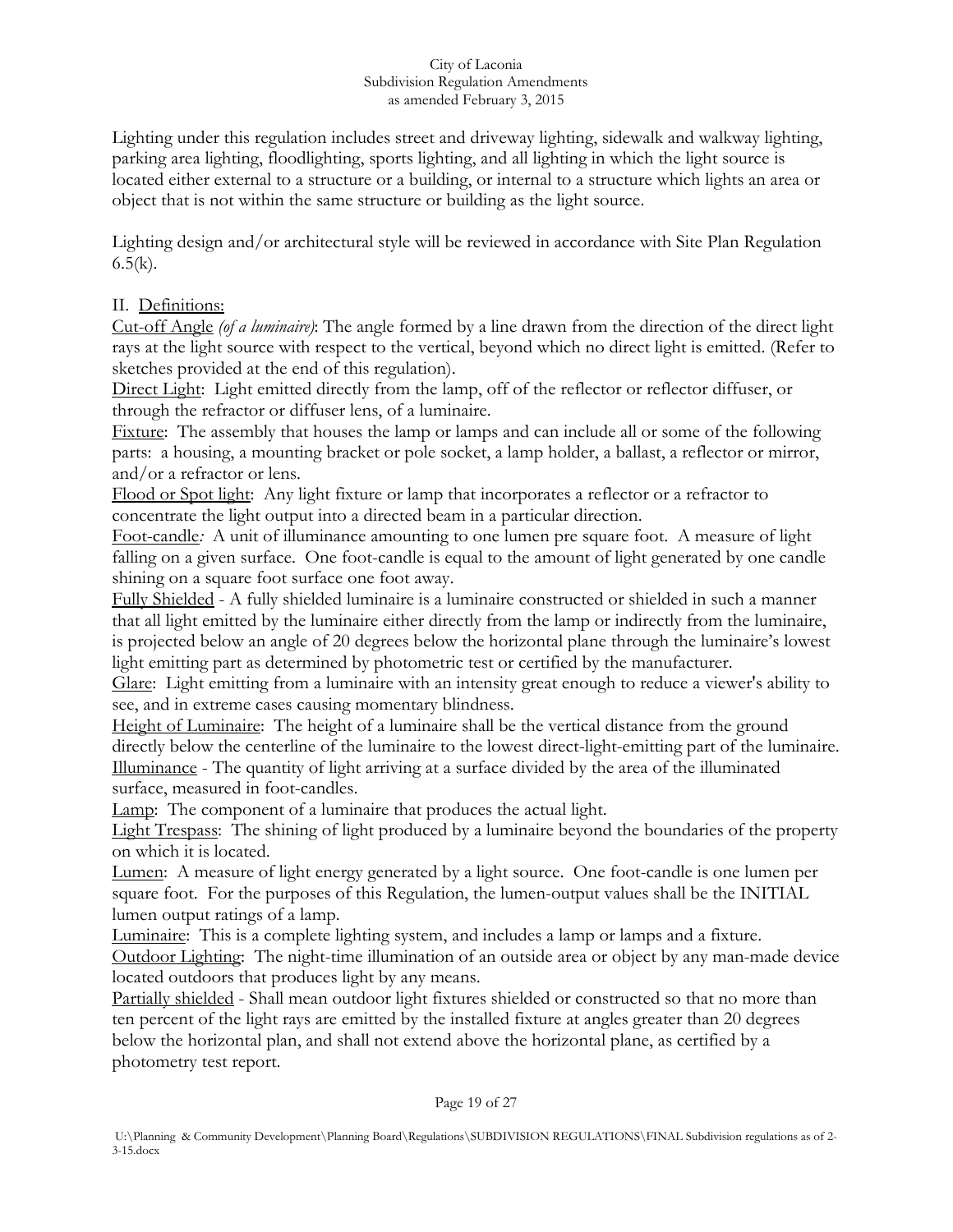Sky Glow: The glow, visible in the night sky, over cities and brightly lit developed areas. Small communities and large developments often create their own distinct glow. Skyglow is light pollution which is reflected off atmospheric particles such as fog, dust, or smog. In New Hampshire the reflectivity of snow cover also significantly contributes to increased winter skyglow. Temporary outdoor lighting: The specific illumination of an outside area of object by any manmade device located outdoors that produces light by any means for a period of less than 10 days, with at least 30 days passing before being used again.

Uniformity Ratio (U. Ratio): Describes the average level of illumination in relation to the lowest level of illumination for a given area. Example: U. Ratio =4:1 for the given area, the lowest level of illumination (1) should be no less than 25% or "4 time less" than the average (4) level of illumination.

Up-lighting*:* Any light source that distributes illumination above a 90-degree horizontal plane.

## III. Applicability:

This Regulation shall apply to all non-residential projects (non-residential projects include multifamily proposals, site plan approvals, and roadway portions of subdivision approvals.

## IV. General Requirements:

- (a) Lighting installations intending to be on after business hours are encouraged to include timers, dimmers, sensors, and/or other energy saving technologies to reduce overall energy consumption and eliminate unneeded illumination.
- (b) All luminaries shall be fully shielded and downcast and shall not cause sky glow.
- (c) No luminaire shall emit Glare beyond a property line.
- (d) Total illumination shall be the lowest intensity possible for the intended use.
- (e) All outdoor light fixtures shall be designed, oriented or shielded to prevent light trespass onto adjacent property or streets (except street lighting).
- (f) Illumination levels at property boundaries will not exceed 0.2 foot-candles for the receiving industrial or commercial properties and 0.1 foot-candles for receiving residential properties.
- (g) Outdoor lighting at places of business or public venues shall be turned off no later than one hour after closing, except what is needed for basic security.
- (h) Vacant parking lots shall not remain lighted except as needed for basic security.
- (i) Wiring for outdoor lighting shall be placed underground.
- (j) The maximum height of standards, poles, or fixtures shall not exceed sixteen (16) feet unless a waiver request is approved by the Board.
- (k) To the extent possible, the design of luminaries, poles, hangers, fixtures, and lamps (including their wattage, color and initial lumen output) shall be compatible with similar units in the vicinity of a new installation, unless expressly approved by the Board. DR District: The appearance of luminaries shall be complementary and compatible with significant architectural features or themes found in the Downtown district.

### V. Prohibitions:

- (a) The use of search lights, laser source light, or any similar high intensity light for outdoor advertising or entertainment.
- (b) The nighttime use of white or white strobe lighting on communications towers.

Page 20 of 27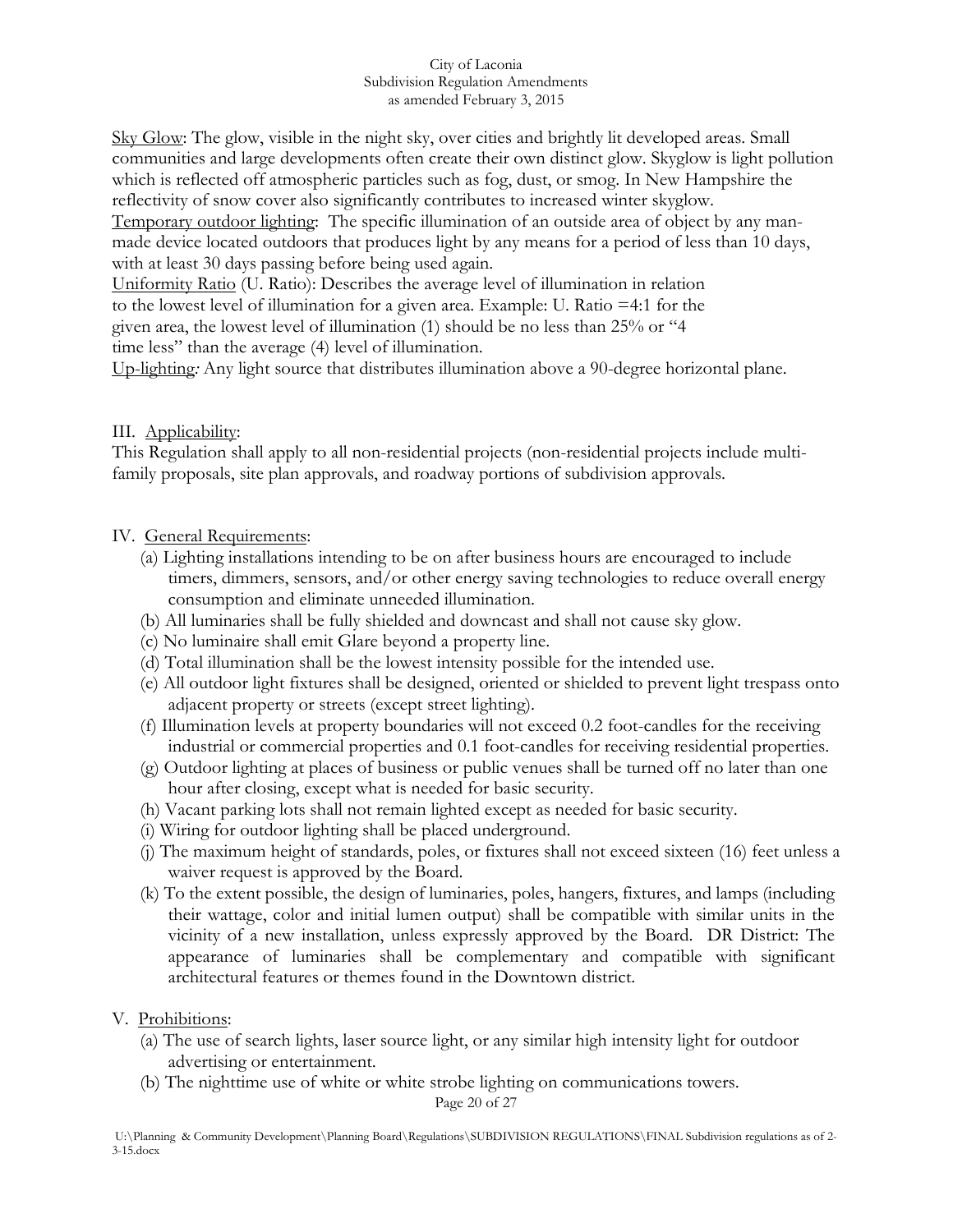- (c) Illumination of outdoor, advertising, off-site signs between the hours of 11:00 p.m. and sunrise.
- (d) Except for holiday lighting, and those animated and changeable copy signs permitted under article IX the use of "flashing" and "rotating" lights. "Flashing" and "rotating" lighting is any lighting in which the artificial light is not maintained stationary or constant in position, intensity, and/or color at all times.
- (e) Up-lighting is prohibited except as allowed in the "Lighting of Historic Structures" section.
- (f) The use of Mercury Vapor Lamp Fixtures and Lamps.
- (g) The use of Neon lighting. Neon lighting shall be limited to signage use.
- (h) Any light that causes glare or blinds/dazzles the vision of travelers on public roads is prohibited (per NH RSA 236:55).

# VI. Exemptions:

- (a) Luminaries related to police, fire, public authorities, or other emergency services,
- (b) Hazard warning luminaries required by federal regulatory agencies, including Federal Aviation Administration (FAA) or Federal Communications Commission (FCC).
- (c) Lighting lawfully installed prior to the effective date of the adoptions of this regulation (please refer to "Pre-existing Outdoor Lighting section of this regulation section # (yet to be established).
- (d) Lighting of flags of any governmental organization when not displayed in connection with a commercial promotion or as an advertising devise. Lighting fixtures shall be mounted on the top of the flagpole structure and adhere to the outlined shielding requirements set forth in the General Requirements section of this regulation. In cases where it is impossible to light a flagpole structure from the top, bottom-mounted lights shall be connected to a timer which extinguishes all but the minimal light source necessary to illuminate the flag between dusk and dawn.
- (e) Holiday lighting shall be exempt from the provisions of this regulation, provided that such lighting does not create dangerous glare on adjacent streets or properties.
- (f) Security lighting controlled by sensors set to provide illumination for a maximum of fifteen (15) minutes.
- (g) All temporary lighting required for private and public construction projects, related to road construction and repair installation of sewer and water facilities, and other public infrastructure.

# VII. Pre-existing Outdoor Lighting:

(a) Any luminaire that replaces a non-conforming, pre-existing luminaire, or any luminaire that is moved shall meet the standards of this Regulation.

VIII. Area Specific Lighting:

# A. Lighting of Parking Lots and Passive Vehicular Storage Areas:

Parking lot lighting shall be designed to provide the minimum lighting necessary to ensure adequate vision and safety in parking areas, and to not cause glare or direct illumination onto adjacent properties or streets.

Page 21 of 27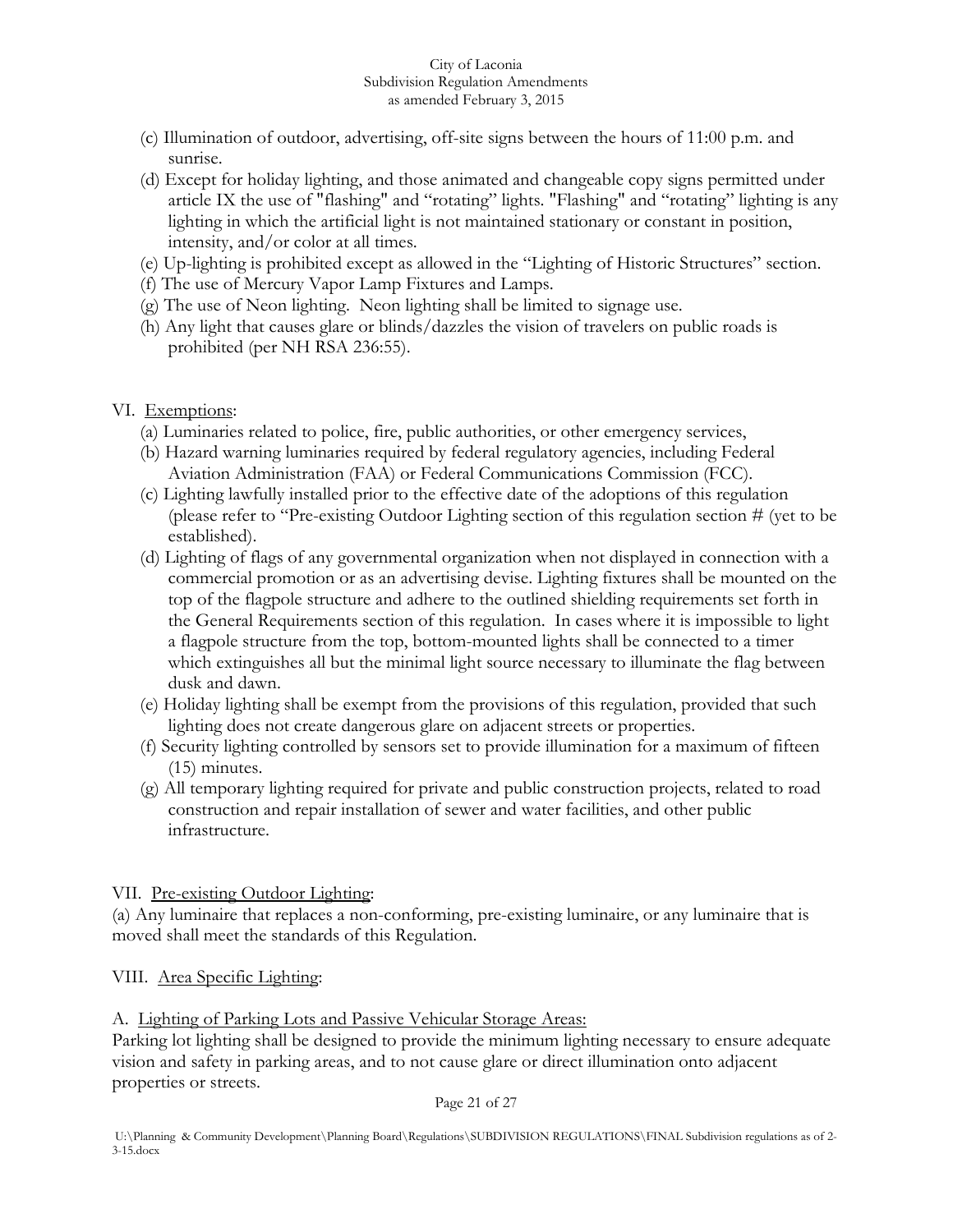(a) All lighting fixtures serving parking lots shall be fully shielded fixtures as illustrated below.



*Cut-off fixture as defined by IESNA.*

- (b) The light source shall not be directly visible, and it may be screened by a refractive lens or translucent globe.
- (c) Areas designated as parking lots or passive vehicular storage areas (parking areas, parking garages, vehicle dealerships/rental facilities, park and ride areas, etc…) shall be illuminated so that the average horizontal illuminance at grade level is no more than 5.0 foot-candles. The uniformity ratio (ratio of average to minimum illuminance) shall be no greater than 4:1. The average and minimum shall be computed for only that area designated as parking lots or passive vehicular storage areas.
- (d) The Planning Board may permit an alternative to the cut-off fixtures required above if a lighting fixture of a particular "period" or architectural style would be more compatible to the design of the area. Such alternative fixtures shall have a mounting height of not more than sixteen (16) feet.

# B. Lighting of Gasoline Station/Convenience Store Aprons and Canopies:

Lighting levels on gasoline station/convenience store aprons and under canopies shall be adequate to facilitate the activities taking place in such locations. Lighting of such areas shall not be used to attract attention to the businesses.

- (a) Areas directly under the canopy and within five feet of the canopy footprint shall be illuminated so that the minimum illuminance at grade level is between 1.0 and 5.5 foot candles. The uniformity ratio (ratio of average to minimum illuminance) shall be no greater than 4:1, which yields an average illumination level of no more than 22.0 foot-candles.
- (b) Light fixtures mounted on canopies shall be recessed so that the lens cover is recessed or flush with the bottom surface (ceiling) of the canopy and/or shielded by the fixture or the edge of the canopy so that light is restrained to no more than 85 degrees from vertical.
- (c) Lights shall not be mounted on the top or sides of the canopy, and the sides of the canopy shall not be illuminated.

Page 22 of 27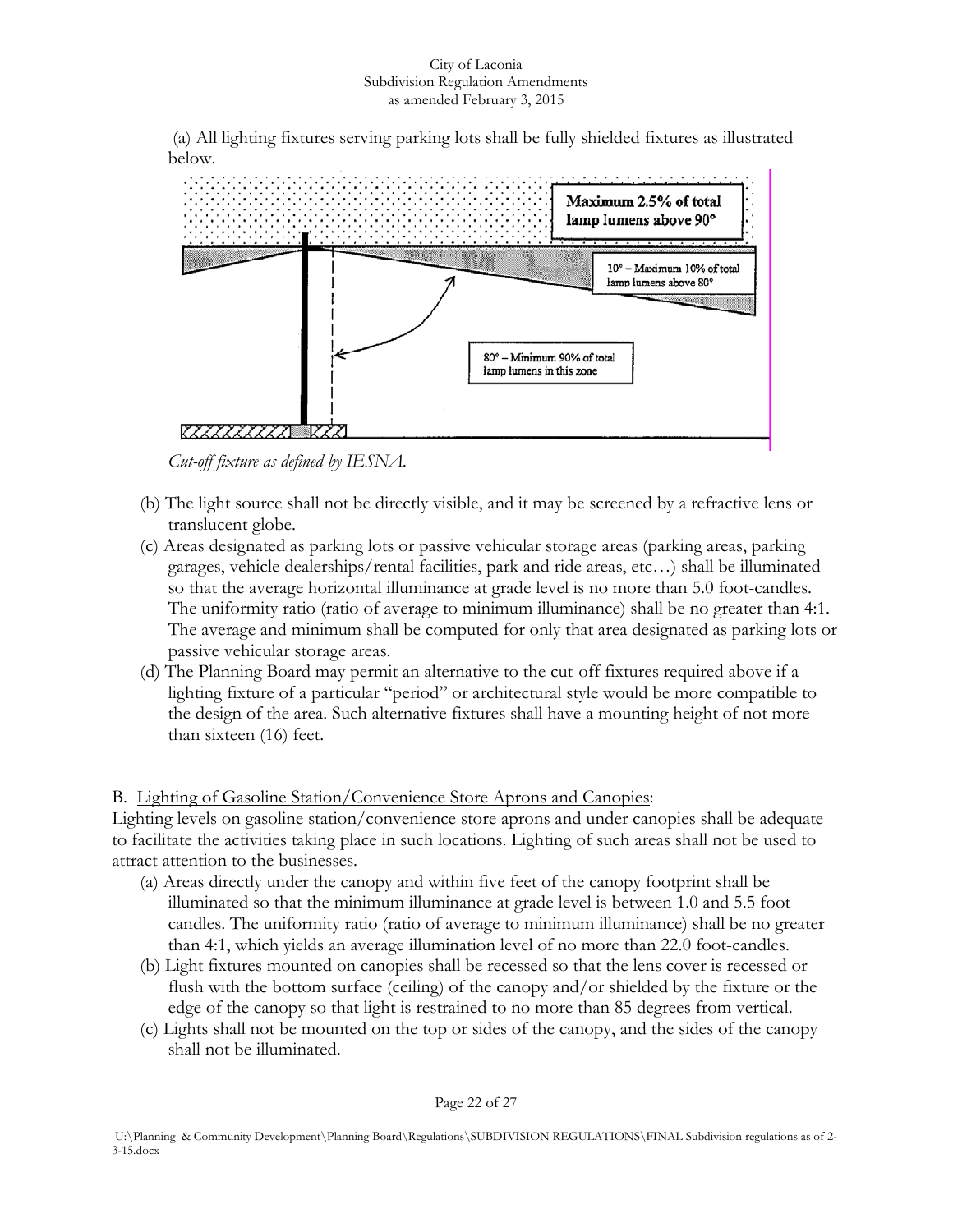(d) Areas of the parking lot that are not within five feet of the canopy footprint shall be illuminated in accordance with the requirements for parking lots and passive vehicle storage areas. If no gasoline pumps are provided, the entire apron shall be treated as a parking area.

# C. Lighting of Exterior Display/Sales Areas:

- (a) Areas designated as exterior display/sales areas shall be illuminated so that the average horizontal illuminance at grade level is no more than 5.0 foot-candles. The uniformity ratio (ratio of average to minimum illuminance) shall be no greater than 4:1. The average and minimum shall be computed for only that area designated as exterior display/sales area.
- (b) Light fixtures shall meet IESNA definitions for cut-off fixtures, and shall be located, mounted, aimed, and shielded so that direct light is not cast onto adjacent streets or properties, nor skyward.

# D. Lighting of Historic Structures

Facades of symbolic or historic structures may be illuminated according to the following guidelines:

- (a) The maximum illumination on any vertical surface or angular roof surface shall not exceed 5.0 foot-candles.
- (b) Lighting fixtures shall be carefully located, aimed, and shielded so that light is directed only onto the building facade. Lighting fixtures shall not be directed toward adjacent streets or roads, or skyward.
- (c) To the extent practicable, lighting fixtures shall be directed downward, below the horizontal plane.
- E. Lighting of Walkways/Bikeways and Parks:
	- (a) Areas within parks or along walkways and bikeways to be illuminated shall not exceed an average level of 1.0 foot-candle.
	- (b) Lighting fixtures shall be designed to direct light downward, and light sources shall have an initial output of no more than 10,000 lumens.

# F. Lighting of Recreational Facilities:

Any light source permitted by this Regulation may be used for lighting of outdoor recreational facilities (public or private), such as, but not limited to, football fields, soccer fields, baseball fields, softball fields, tennis courts, or show areas, provided all of the following conditions are met:

- (a) All fixtures used for event lighting shall be fully shielded or be designed or provided with sharp cut-off capability, so as to minimize up-light, spill-light, and glare.
- (b) All events shall be scheduled so as to complete all activity before or as near to 10:30 p.m. as practical, but under no circumstances shall any illumination of the playing field, court, or track be permitted after 11:00 p.m. except to conclude a scheduled event that was in progress before 11:00 p.m. where circumstances prevented concluding before 11:00 p.m.
- (c) All permanent outdoor sports lighting, including scoreboards, must be approved by the Planning Board.

Page 23 of 27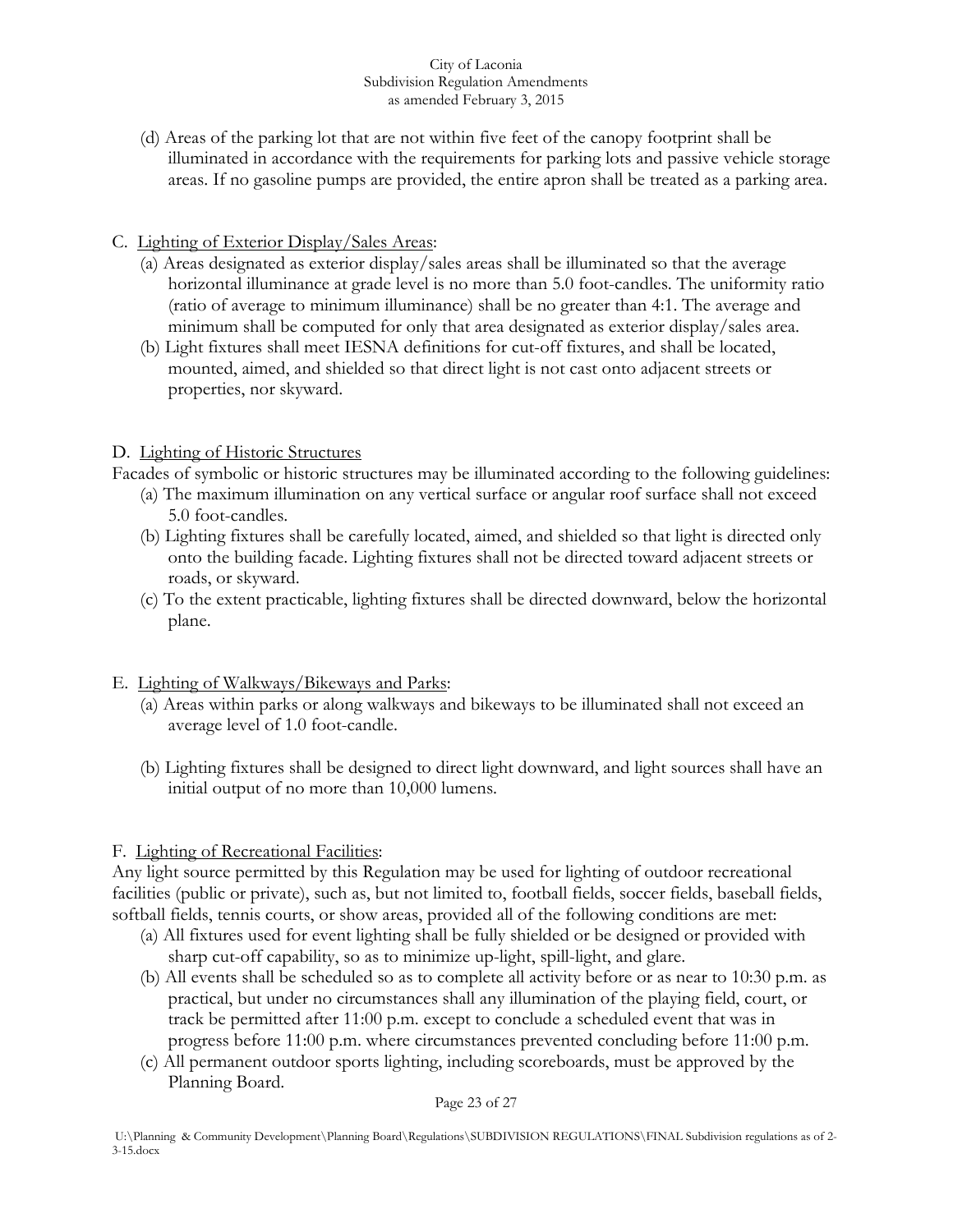## IX. Lighting Plan:

### A) Permanent Lighting

Applicants for site plan or subdivision review with outdoor lighting fixtures shall submit evidence that the proposed work will comply with the standards of this regulation: The applicant shall submit an overall outdoor lighting plan sheet according to the specifications listed in below. The Board may require additions, deletions or changes to the submitted plans for safety or esthetic reasons.

- (a) The lighting plan shall include the following:
	- (1) Scaled plans showing buildings, landscaping, parking areas, and all proposed outdoor lighting fixtures.
	- (2) A description of the outdoor lighting fixtures(including poles, standards, hangers, light fixtures, reflectors, shields and lamps, etc…) including but not limited to manufacturer's
	- catalog descriptions and drawings. Each light fixture's specifications, wattage, color, height and initial lumen output shall be included.
	- (3) Include the color and the height of each light fixture and of outdoor lighting proposed.
	- (4) Photometric data, such as that furnished by manufacturers or similar showing the angle of cut off or light emissions and the level of wattage and initial lumens for all light sources.
	- (5) A photometrics/iso-lux /foot-candle plan indicating levels of illumination, in footcandles, at ground level. The maintained horizontal illuminance standards set by the Illuminating Engineering Society of North America (IESNA) shall be observed.
	- (6) Should any outdoor light fixture, or the type of light source therein, be changed after the permit has been issued, a change request must be submitted to the Planning Board for approval, together with adequate information to assure compliance with this code; approval of request is required prior to substitution. Administrative approval may be possible.
- (b) Additional Submission: The above required plans, descriptions and data shall be sufficiently complete to enable the plans examiner to readily determine whether compliance with the requirements of this Regulation will be secured. If such plans, descriptions and data cannot enable this ready determination, by reason of the nature or configuration of the devices, fixtures, or lamps proposed, the applicant shall submit additional evidence of compliance to enable such determination. Certified reports of tests may prove compliance; these tests shall have been performed and certified by a recognized testing laboratory.
- B. Temporary Outdoor Lighting:
	- (a) Any temporary outdoor lighting that conforms to the requirements of this Regulation may be allowed. Nonconforming temporary outdoor lighting may be permitted by the Planning Board after considering:
		- (1) the public and/or private benefits that will result from the temporary lighting;

Page 24 of 27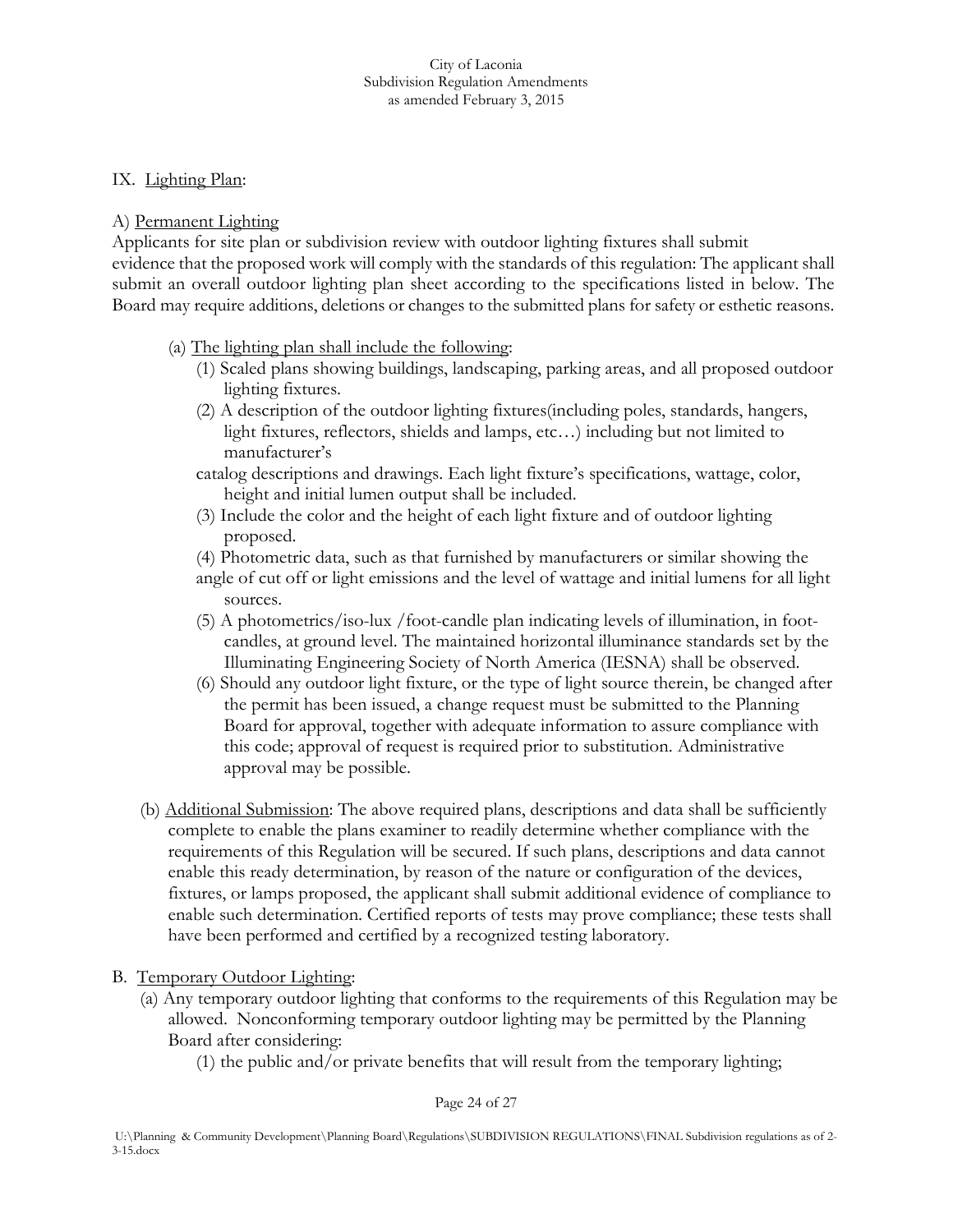- (2) any annoyance or safety problems that may result from the use of the temporary lighting; and,
- (3) the duration of the temporary nonconforming lighting. The applicant shall submit a detailed description of the proposed temporary nonconforming lighting to the Planning Board, who shall provide a written administrative approval with in 30 days, An administrative Planning Board application is required and all associated fees apply.
- (b) Properly approved Motorcycle Week events/sites are exempt from this regulation during the official Motorcycle Week dates.

## Waiver:

The Planning Board may modify or waive the requirements of this section if it determines that in so doing, it will not jeopardize the intent of these regulations.

6.7 Requirements for Subdivisions having land designated as "Special Flood Hazard Areas (SFHA) by the National Flood Insurance Program (NFIP):

- 1. The Planning Board shall advise the proposed developer to assure that all necessary permits have been received from those governmental agencies from which approval is required by Federal or State law, including Section 404 of the Federal Water Pollution Control Act Amendments of 1972, 33 U.S.C. 1334.
- 2. The Planning Board shall require that all subdivision proposals greater than 50 lots or 5 acres, whichever is the lesser, include within such proposals, Base Flood Elevation (BFE) data, if available (i.e. floodplain boundary and 100-year flood elevation).
- 3. The Planning Board shall require the applicant to submit sufficient evidence (construction drawings, grading and land treatment plans) so as to allow a determination that:
	- 1. All such proposals are consistent with the need to minimize flood damage;
	- 2. All public utilities and facilities, such as sewer, gas, electrical, and water systems are located and constructed to minimize or eliminate flood damage; and
	- 3. Adequate drainage is provided so as to reduce exposure to flood hazards.

# VII. PUBLIC SITES AND OPEN SPACES

- A. Where a proposed park, playground, school or other public use shown in a Master Plan is located in whole or in part in a subdivision, the Board may require the dedication or reservation of such areas within the proposed subdivision in those cased where such a requirement is deemed reasonable.
- B. Following consideration of the particular type of development proposed in the subdivision, and especially in large-scale neighborhood or cluster developments not anticipated in the Master Plan, the Board may require the dedication or reservation of such other areas or sites of a character, extent and location suitable to the neighborhood purpose.

### Page 25 of 27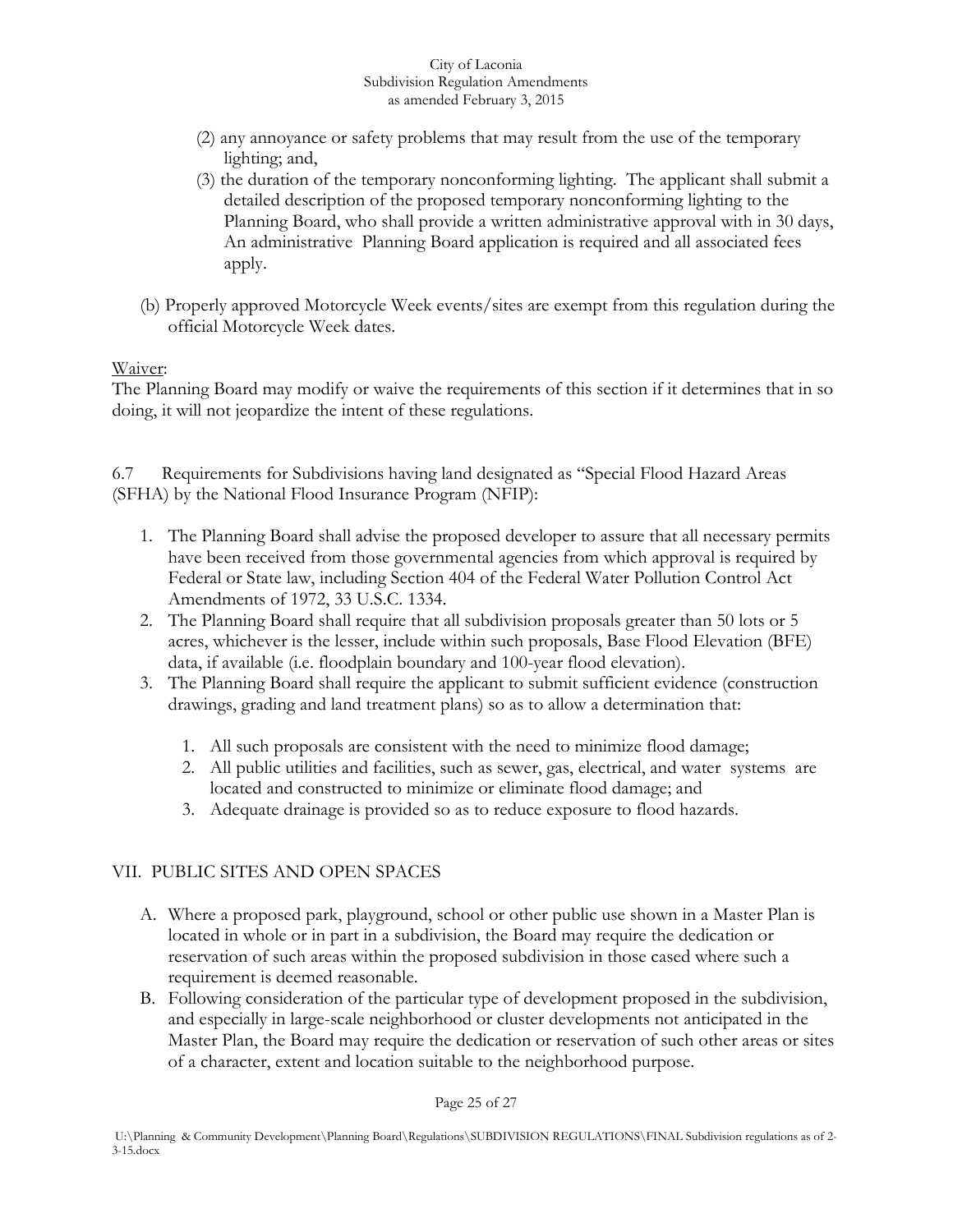### VIII. ADMINISTRATION

- A. Waivers Where strict conformity with these regulations would cause undue hardship or injustice to the subdivider, a subdivision play substantially inconformity with these regulations may be approved by the Board, provided the spirit of these regulations and public convenience and welfare will not be adversely affected.
- B. Modification and Amendment of Approvals The Planning Board shall have the power to modify or amend its approval of a site plan on application of the owner, lessee, mortgagee of the premises, or upon its own motion if such power is reserved by the Board in its original approval.
- C. Penalties –Any person who violates any of the provisions of this chapter shall be guilty of a violation not to exceed the maximum penalty as set forth in RSA 676:17, Fines and Penalties. Such person, after being notified once as provided by RSA 676:17 and 676:17-a, shall be deemed to be guilty of a separate offense for each and every day during any portion of which any violation of this chapter is committed, continued or permitted by such person and shall be punishable therefore as provided therein.
- D. Amendments (Amended 11-6-00; 1-6-03; 6-7-04; 8-16-05, last amended 03-03-2009). These regulations may be amended as provided for in RSA 675:6.

# Certification of Amendment Adoption

By our signatures below, we, the Planning Board of the City of Laconia, do hereby certify that the above regulations were adopted on January 6, 2003, and amended on March 03, 2009 in accordance with the laws of the State of New Hampshire and the regulations and procedures of the City of Laconia.

\_\_\_\_\_\_\_\_\_\_\_\_\_\_\_\_\_\_\_\_\_\_\_\_\_\_\_\_ \_\_\_\_\_\_\_\_\_\_\_\_\_\_\_\_\_\_\_\_\_\_\_\_\_\_\_\_

\_\_\_\_\_\_\_\_\_\_\_\_\_\_\_\_\_\_\_\_\_\_\_\_\_\_\_\_ \_\_\_\_\_\_\_\_\_\_\_\_\_\_\_\_\_\_\_\_\_\_\_\_\_\_\_\_

Page 26 of 27

U:\Planning & Community Development\Planning Board\Regulations\SUBDIVISION REGULATIONS\FINAL Subdivision regulations as of 2- 3-15.docx